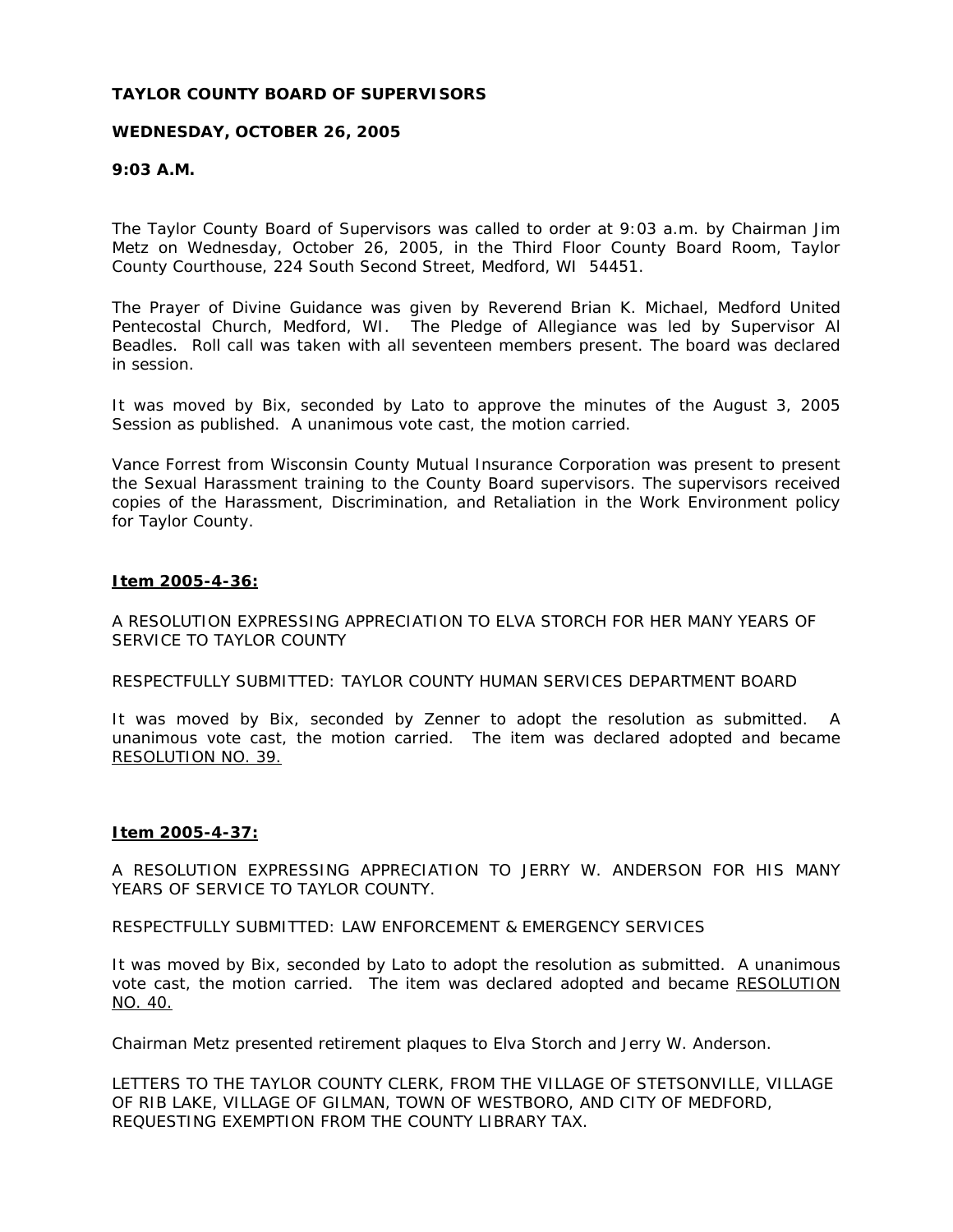It was moved by Bix, seconded by Seidl to approve the requests for library tax exemptions for 2006. A unanimous vote cast, the motion carried.

# **Item 2005-4-38:**

A RESOLUTION IN MEMORY OF WALTER PERNSTEINER.

RESPECTFULLY SUBMITTED: JIM METZ, COUNTY BOARD CHAIR

It was moved by Seidl, seconded by Parent to adopt the resolution as submitted. A unanimous vote cast, the motion carried. The item was declared adopted and became RESOLUTION NO. 41.

#### **Item 2005-4-39:**

A RESOLUTION RECOGNIZING AND HONORING TAYLOR COUNTY VETERANS

RESPECTFULLY SUBMITTED: TAYLOR COUNTY VETERANS SERVICE COMMITTEE

It was moved by Southworth, seconded by Sweda to adopt the resolution as submitted. A unanimous vote cast, the motion carried. The item was declared adopted and became RESOLUTION NO. 42.

# **Item 2005-4-40:**

A RESOLUTION ESTABLISHING EMERGENCY EVACUATION PLANNING AND PROCEDURES FOR INDIVIDUALS REQUIRING ASSISTANCE

RESPECTFULLY SUBMITTED: LOCAL EMERGENCY PLANNING COMMITTEE

It was moved by Seidl, seconded by Sweda, to withdraw Item No. 2005-4-40 from the agenda upon the recommendation of the Local Emergency Planning Committee. A unanimous vote cast, the motion carried.

#### **Item 2005-4-41:**

A RESOLUTION TO APPROVE THE REVISED TAYLOR COUNTY LAND AND WATER RESOURCE MANAGEMENT PLAN

RESPECTFULLY SUBMITTED: TAYLOR COUNTY LAND CONSERVATION COMMITTEE

It was moved by Zenner, seconded by Bizer to adopt the resolution as submitted. A unanimous vote cast, the motion carried. The item was declared adopted and became RESOLUTION NO. 43.

Supervisor Sweda requested to dispense with the reading of Item No 2005-4-42.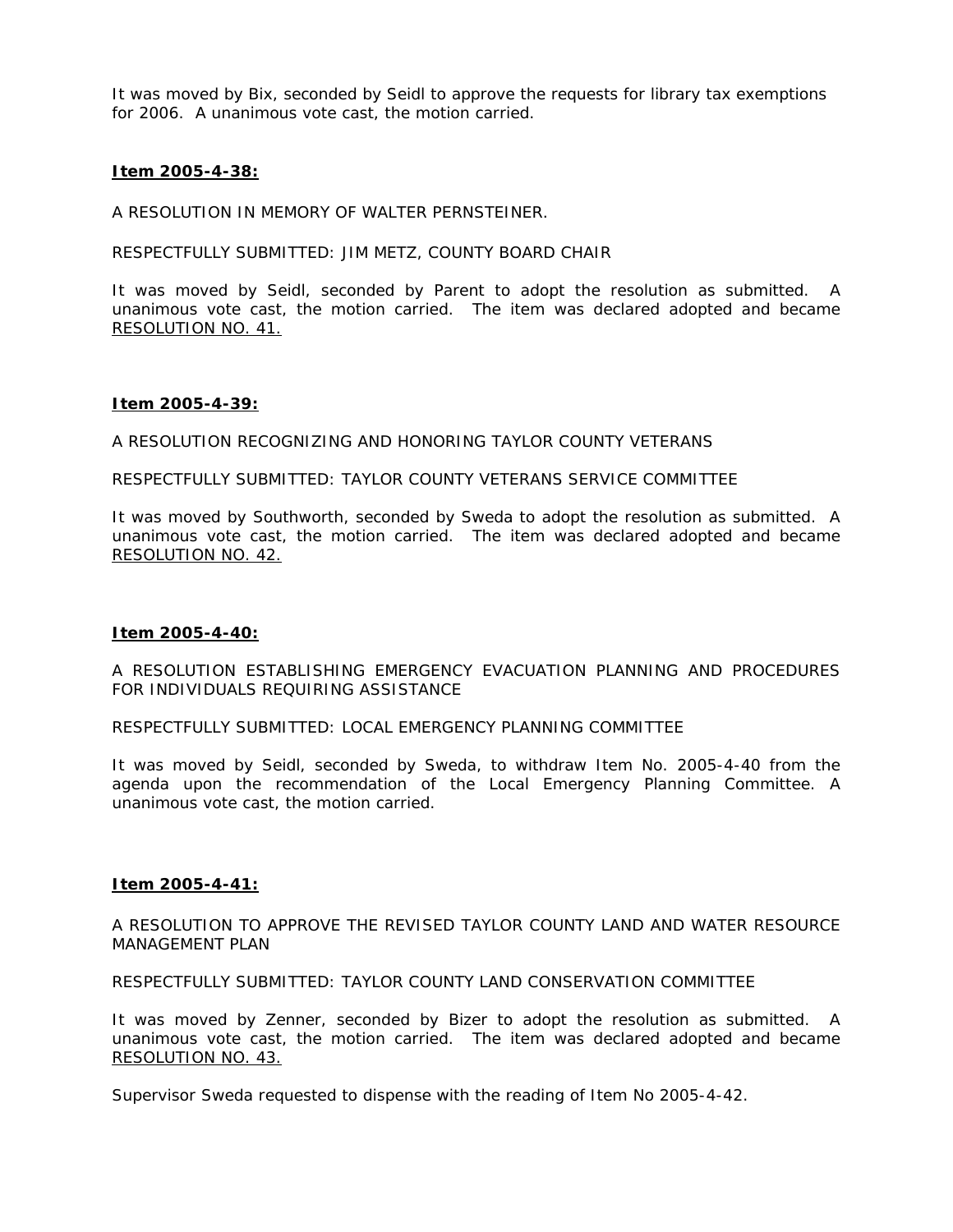# **Item 2005-4-42:**

AN ORDINANCE TO CREATE SECTIONS 5.40 THROUGH 5.52, LODGING, RECREATION AND FOOD PROTECTION, HEALTH AND SANITATION, TAYLOR COUNTY CODE.

### RESPECTFULLY SUBMITTED: BOARD OF HEALTH & JIM METZ, COUNTY BOARD CHAIR

It was moved by Lewis, seconded by Lato to adopt the ordinance as submitted. Patty Krug was present to answer questions from the board. A roll call vote was cast, fourteen (14) voting aye, three (3) voting no, (Parent, Bizer and Sweda), the motion carried. The item was declared adopted and became ORDINANCE NO. 526.

# **Item 2005-4-43:**

RESOLUTION TO APPROVE COUNTY BRIDGE AID FOR 2005 EXPENSES

RESPECTFULLY SUBMITTED: HIGHWAY COMMITTEE & FINANCE COMMITTEE

It was moved by Lato, seconded by Sweda to adopt the resolution as submitted.

It was then moved by Lato, seconded by Sweda to amend the resolution as follows:

The Town Share and County Share for the Town of Deer Creek, location Ruby, should be amended to \$1,100.00 from \$1,140.00. The Town of Greenwood, location Smock, should be amended to (Joint with Browning) instead of (est.) and the Town Share and County Share should be amended to \$3,083.00 from \$6,000.00. The Town of McKinley, location Sunnyside should be amended by deleting the word (est) and the Town Share and County Share should be amended to \$5,393.00 from \$6,000.00. The Town of Taft is amended by adding, location Aspen, and the Town Share and County Share will be \$954.00. The Town of Browning is amended by adding, location Smock (Joint with Browning), and the Town Share and County Share will be \$3,083.00. The Town of Chelsea is amended by adding, location Alfalfa, and the Town Share and County Share will be \$2,723.00. The total County Share amount is amended to \$78,302.00. A unanimous vote, cast, the motion carried.

The original motion was voted on, as amended, the motion carried. The item was declared adopted and became RESOLUTION NO. 44.

# **Item 2005-4-44:**

A RESOLUTION APPROVING THE 2006 HIGHWAY DEPARTMENT EQUIPMENT SCHEDULE

RESPECTFULLY SUBMITTED: HIGHWAY COMMITTEE & FINANCE COMMITTEE

# **TAYLOR COUNTY HIGHWAY DEPARTMENT 2006 EQUIPMENT SCHEDULE**

# **RESOURCES**

SALE OF EQUIPMENT SALE OF EQUIPMENT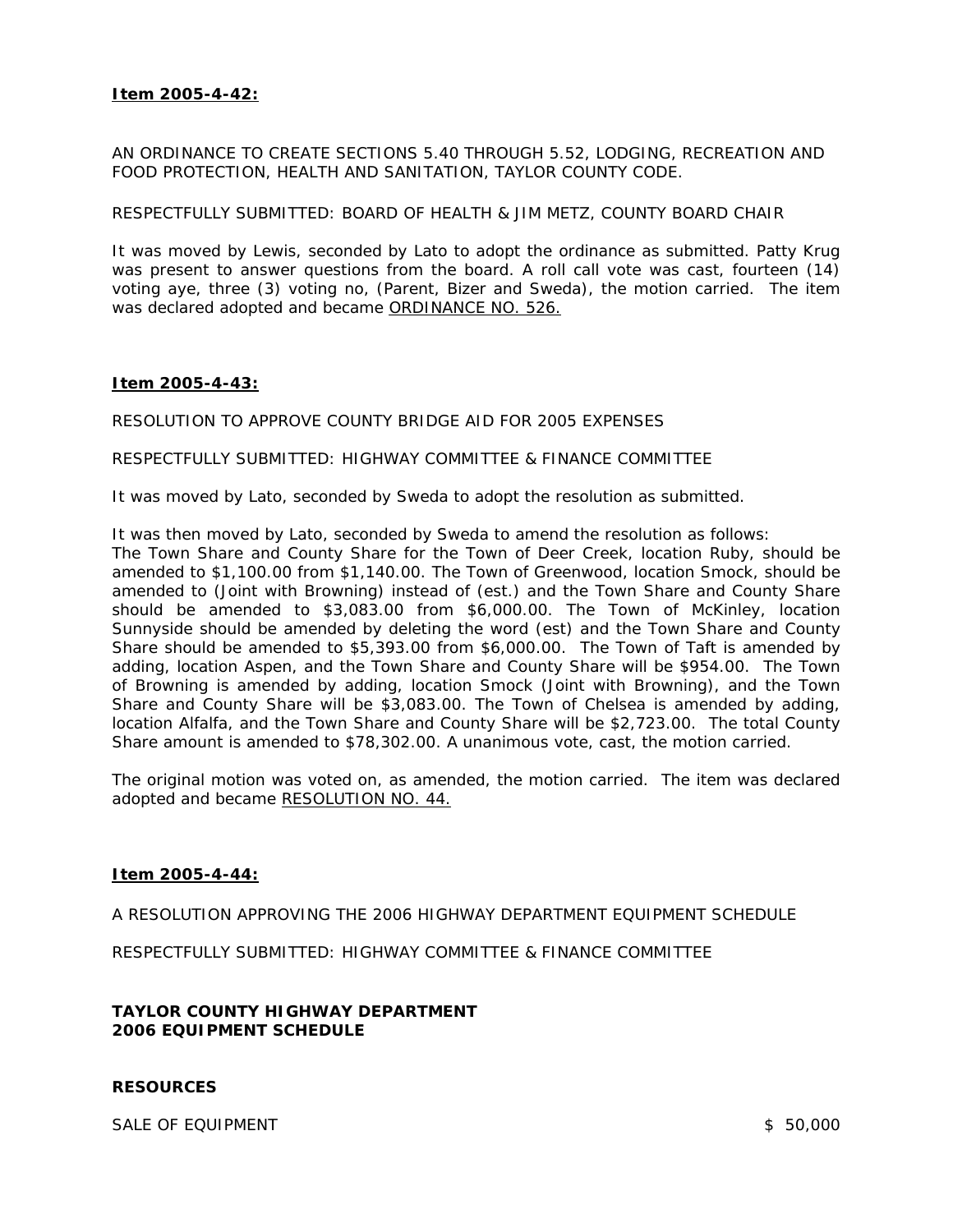| TAX LEVY - LOAN                   | 57,000    |
|-----------------------------------|-----------|
| 2005 ESTIMATED MACHINERY EARNINGS | 252,000   |
| <b>TAX LEVY EQUIPMENT</b>         | 218,000   |
| <b>TOTAL RESOURCES</b>            | \$577,000 |
| <b>EXPENDITURES</b>               |           |
| <b>LOAN REPAYMENT</b>             | \$57,000  |
| 2 PATROL TRUCKS                   | 280,000   |
| <b>IT LOADER</b>                  | 120,000   |
| <b>QUAD AXLE (USED)</b>           | 72,000    |
| <b>STEEL BUILDING</b>             | 30,000    |
| BETTERMENTS AND UNANTICIPATED     | 18,000    |

### **TOTAL EXPENDITURES \$577,000**

It was moved by Beadles, seconded by Zenner to adopt the resolution as submitted. A unanimous vote cast, the motion carried. The item was declared adopted and became RESOLUTION NO. 45.

# **Item 2005-4-45:**

A RESOLUTION TO DISBURSE SALARY INCREASE FOR 2005 TO EVERETT B. HALE, CORPORATION COUNSEL FOR TAYLOR COUNTY, WISCONSIN.

# RESPECTFULLY SUBMITTED: FINANCE COMMITTEE & PERSONNEL COMMITTEE & EXECUTIVE COMMITTEE

It was moved by Seidl, seconded by Parent to adopt the resolution as submitted. A unanimous vote cast, the motion carried. The item was declared adopted and became RESOLUTION NO. 46.

# **Item 2005-4-46:**

AN ORDINANCE TO AMEND SECTION 15.04, SUPPORT SERVICES, AND 15.07, EMPLOYEE STATUS, CORPORATION COUNSEL, TAYLOR COUNTY CODE.

# RESPECTFULLY SUBMITTED: EXECUTIVE COMMITTEE & FINANCE COMMITTEE & PERSONNEL COMMITTEE & JIM METZ, COUNTY BOARD CHAIR

It was moved by Seidl, seconded by Krug to adopt the ordinance as submitted. A unanimous vote cast, the motion carried. The item was declared adopted and became ORDINANCE NO. 527.

# **Item 2005-4-47:**

A RESOLUTION FOR CONTINUED APPOINTMENT OF EVERETT B. HALE AS CORPORATION COUNSEL FOR TAYLOR COUNTY, WISCONSIN.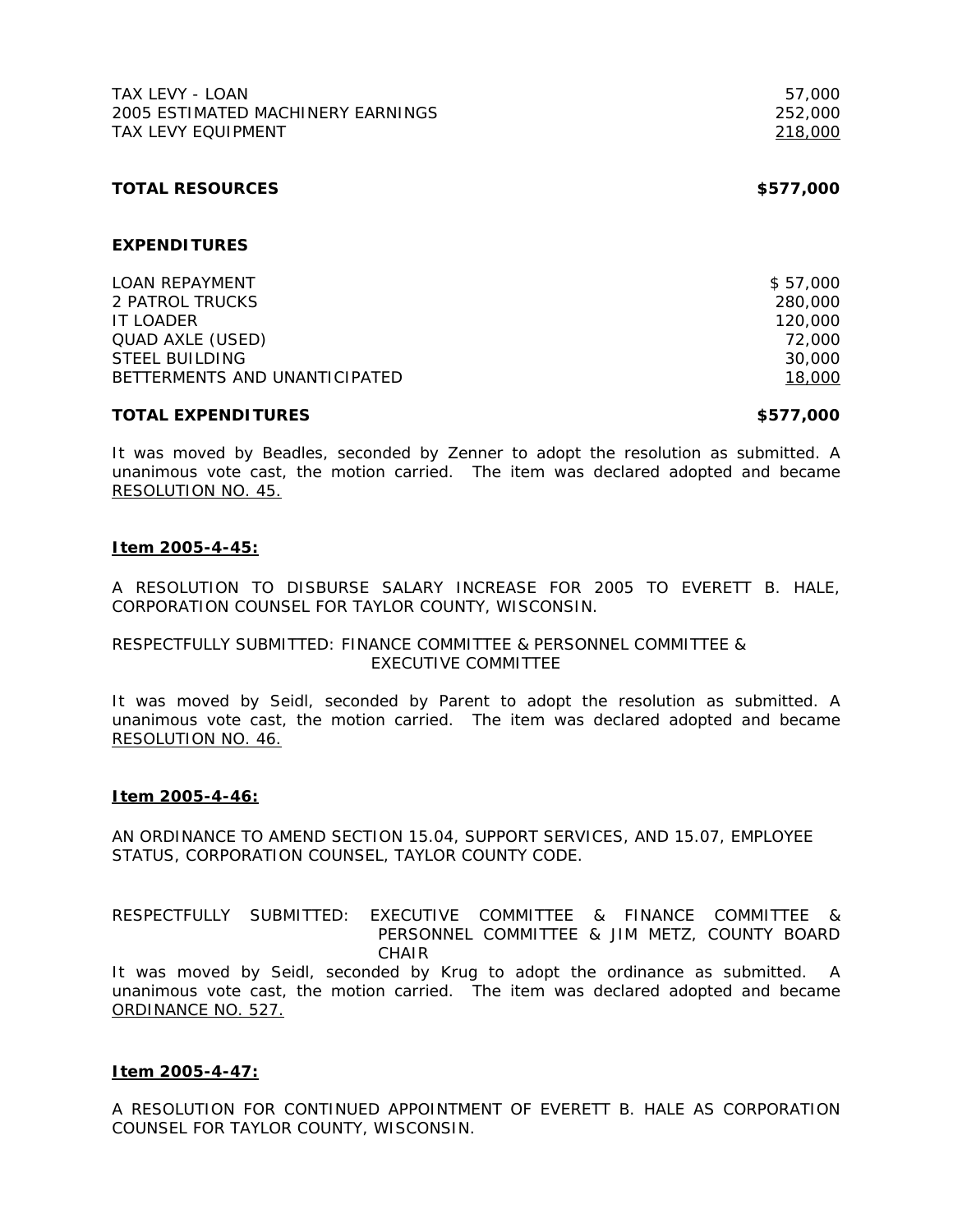# RESPECTFULLY SUBMITTED: FINANCE COMMITTEE & PERSONNEL COMMITTEE & EXECUTIVE COMMITTEE

It was moved by Lato, seconded by Albrecht to adopt the resolution as submitted. A unanimous vote cast, the motion carried. The item was declared adopted and became RESOLUTION NO. 47.

# **Item 2005-4-48:**

A RESOLUTION AUTHORIZING THE SUBMITTAL OF A ROUND 7 STATE GRANT APPLICATION FOR THE FORMER DOMBROWSKI OIL COMPANY PROPERTY LOCATED AT 115 EAST MAIN STREET, GILMAN, BY LAWRENCE G. PETERSON, BROWNFIELD COORDINATOR, AND THE SUBSEQUENT APPROPRIATION OF TAYLOR COUNTY FUNDS FOR A BROWNFIELD SITE ASSESSMENT GRANT.

# RESPECTFULLY SUBMITTED: LAND INFORMATION COMMITTEE

It was moved by Krug, seconded by Bix to adopt the resolution as submitted. Larry Peterson was present at this time to answer questions from the board. A roll call vote was cast, seventeen (17) members voting aye, the motion carried. The item was declared adopted and became RESOLUTION NO. 48.

# **Item 2005-4-49:**

TAYLOR COUNTY FOREST COMPREHENSIVE LAND USE PLAN.

# RESPECTFULLY SUBMITTED: FORESTRY & RECREATION COMMITTEE

It was moved by Zenner, seconded by Bizer to adopt the resolution as submitted. A unanimous vote cast, the motion carried. The item was declared adopted and became RESOLUTION NO. 49.

# **Item 2005-4-50:**

AN ORDINANCE TO AMEND AND REPEAL VARIOUS SECTIONS OF CHAPTER 2.24, COMPENSATION OF COUNTY BOARD MEMBERS, COUNTY BOARD, TAYLOR COUNTY CODE.

RESPECTFULLY SUBMITTED: JIM METZ, COUNTY BOARD CHAIR

It was moved by Lato, seconded by Bizer to adopt the ordinance as submitted.

A motion was made by Werner to amend Section 3 to read "Pursuant to Section 59.10 and 59.13" instead of 59.06, and to amend Section 59.06 (2)(a) to 59.13, seconded by Zenner. A unanimous vote cast to approve as amended, the motion carried.

A motion was made by Seidl, seconded by Werner to amend Section 6 of the resolution back to \$25.00 instead of the \$35.00 that was proposed. A unanimous vote cast, the motion carried.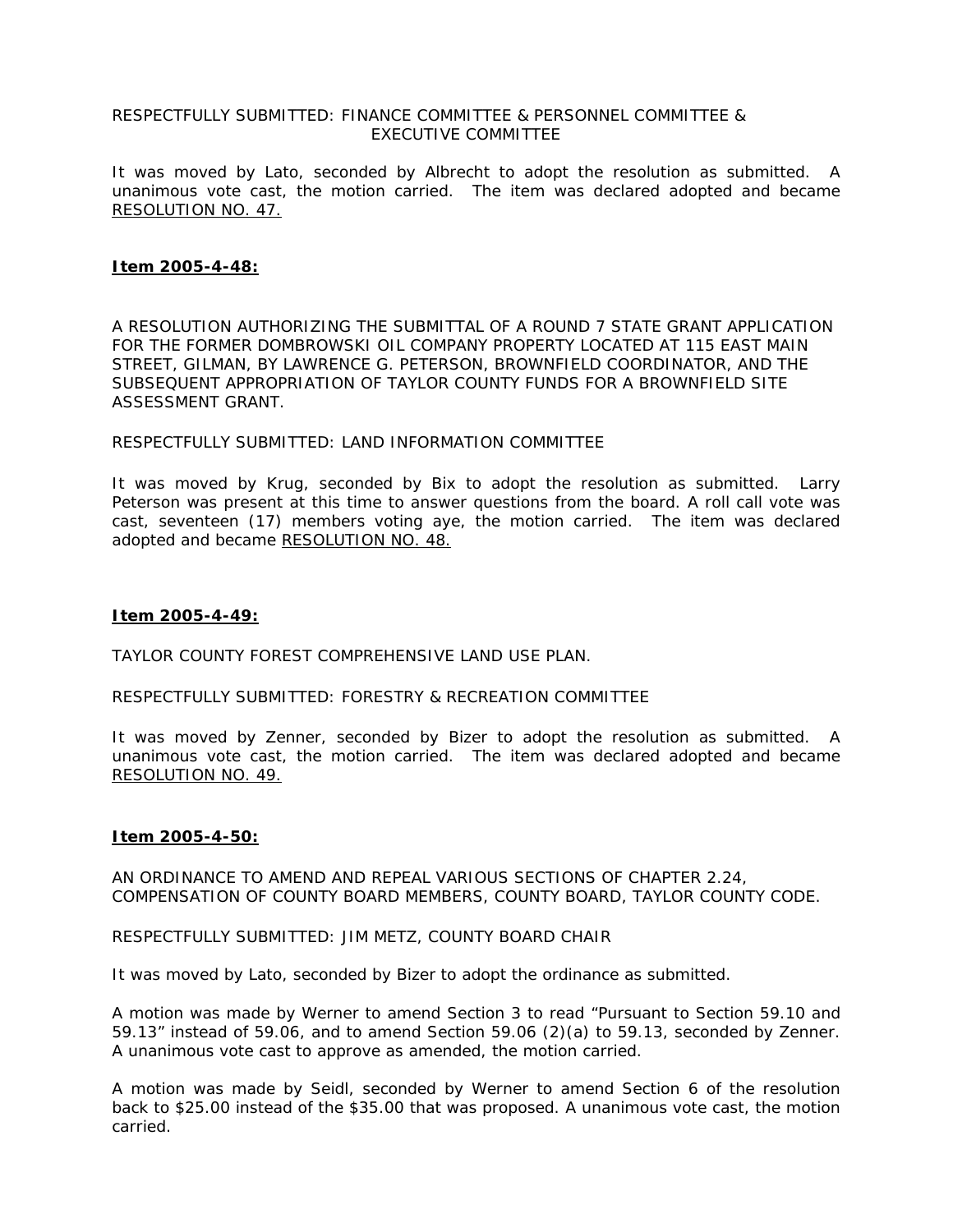The original motion, as amended, was voted on. A roll call vote was cast, twelve (12) voting aye, five (5) voting no, (Parent, Seidl, Bix, Haider, Lewis), the motion carried. The item was declared adopted and became ORDINANCE NO. 528.

It was moved by Sweda, seconded by Lato to recess as a County Board at 10:41 a.m. A unanimous vote cast, the motion carried.

### **BUDGET HEARING**

It was moved by Sweda, seconded by Lewis to convene as a Budget Committee at 10:52 a.m. and appoint Finance Committee Chair Fred Parent to be the Budget Hearing Chair. A unanimous vote cast, the motion carried.

Supervisor Parent reviewed the debt service report and proposed budget summary. County Clerk Bruce Strama then proceeded with the reading of the 2006 year summarized budget.

It was moved by Zenner, seconded by Bix to increase State Aid-Soil & Water Conservation, Account No. 101-42000-0000-4282, by \$7,865.00 for a total of \$131,274.00. A unanimous vote cast, the motion carried.

It was moved by Seidl, seconded by Lato to decrease Corporation Counsel, Account No. 101- 51220, by \$34,000.00 for a total of \$72,492.00. Supervisor Seidl withdrew the original motion and then made a motion to decrease Corporation Counsel, Account No. 101-51220, by \$20,000.00 for a total of \$86,492.00, and to transfer \$20,000.00 to Contracted Family Court Commissioner, Account No. 101-51210-0000-5218, for a total of \$593,824.00 and to decrease Corporation Counsel, Account No. 101-51220, by \$14,000.00 for a total of \$72,492.00, and to transfer \$14,000.00 to the Contingency Fund, 101-69990, for a total of \$39,000.00. The motion was seconded by Supervisor Southworth. A unanimous vote cast, the motion carried. It was moved by Seidl, seconded by Sweda to decrease Grants to Public Library, Account No. 101-56110, by \$4,861.00 for a total of \$215,968.00. A unanimous vote cast, the motion carried.

It was moved by Zenner, seconded by Bix to decrease Fund Balance Applied to Budget, Account No. 101-49000-0000-4930, by \$30,768.00 for a total of \$165,000.00. A unanimous vote cast, the motion carried.

The budget hearing recessed at 11:30 a.m.

Chairman Jim Metz called the Budget Committee back into session at 12:00 p.m.

It was moved by Sweda, seconded by Seidl to present the 2006 budget, as amended, to the County Board with a levy of \$8,228,976.00. A unanimous vote cast, the motion carried.

It was moved by Sweda, seconded by Lato to adjourn as a Budget Hearing and reconvene as a County Board. A unanimous vote cast, the motion carried.

Chairman Jim Metz called the County Board back in session at 12:02 p.m.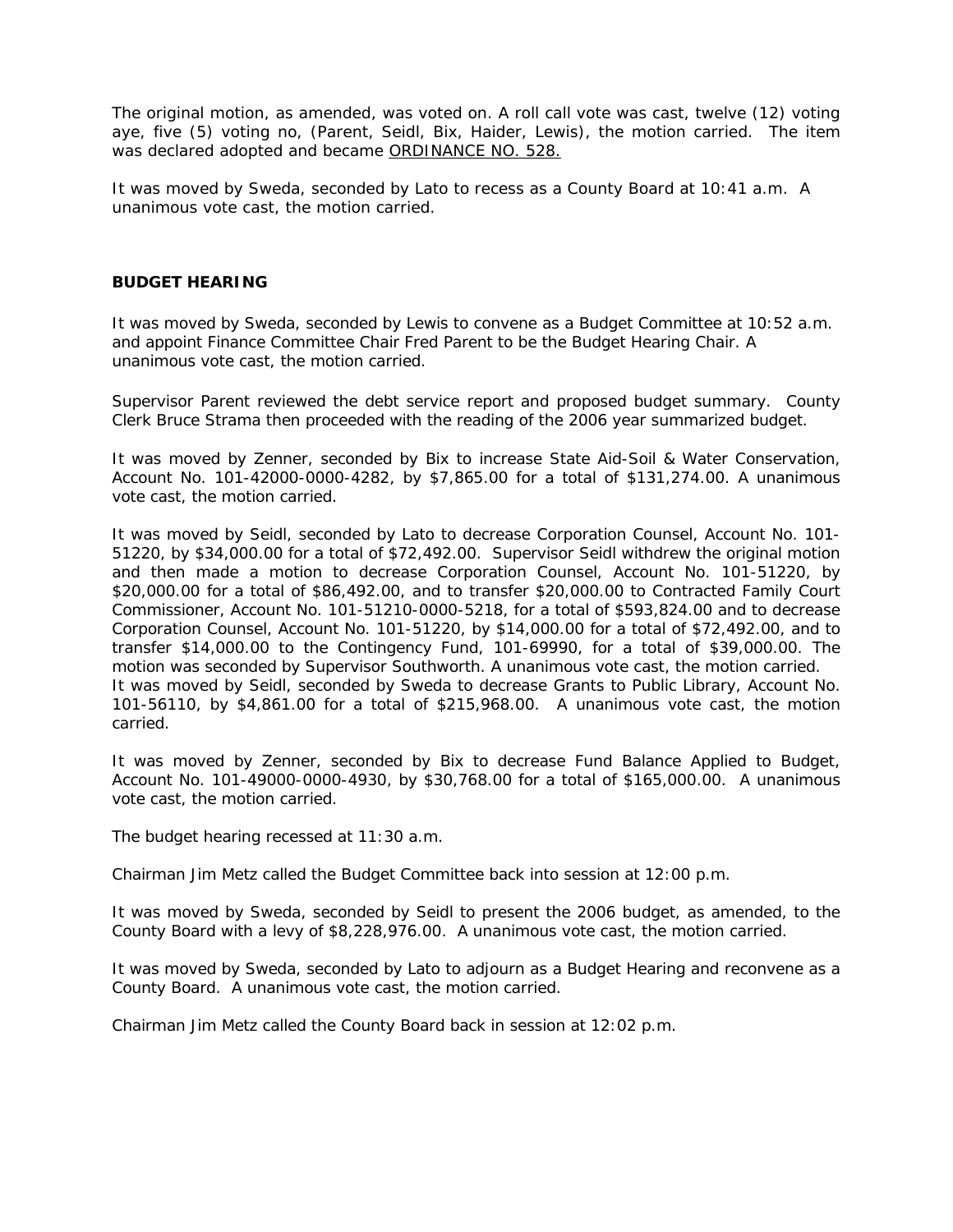# **Item 2005-4-51:**

AN ORDINANCE TO AMEND SECTION 2.08(27), NOMINATION OF STANDING COMMITTEES BY THE COMMITTEE ON COMMITTEES AND RULES, COUNTY BOARD, TAYLOR COUNTY CODE.

# RESPECTFULLY SUBMITTED: LESTER LEWIS, DISTRICT 13 SUPERVISOR, TAYLOR COUNTY BOARD

It was moved by Beadles, seconded by Albrecht to refer this ordinance to the Tourism Committee and Committee on Committee on Rules. A unanimous vote cast, the motion carried.

Supervisor Sweda requested to dispense from the reading of Item No. 2005-4-52.

# **Item 2005-4-52:**

A RESOLUTION TO APPROVE THE PROFESSIONAL EMPLOYEES, LOCAL 662, BARGAINING AGREEMENT FOR 2005-2006.

RESPECTFULLY SUBMITTED: PERSONNEL COMMITTEE & FINANCE COMMITTEE

It was moved by Sweda, seconded by Lato to adopt the resolution as submitted. It was moved by Zenner, seconded by Bix to amend the date on the last page to the  $26<sup>th</sup>$  day of October from the \_\_\_\_\_\_\_\_\_ day of April. A unanimous vote cast, the motion carried. The original motion was voted on, as amended. A unanimous vote cast, the motion carried. The item was declared adopted and became RESOLUTION NO. 50.

# **Item 2005-4-53:**

A RESOLUTION TO ESTABLISH CERTAIN ACCOUNTS AS NON-LAPSING FOR 2006.

RESPECTFULLY SUBMITTED: FINANCE COMMITTEE

It was moved by Bix, seconded by Beadles to adopt the resolution as submitted. It was then moved by Parent, seconded by Bix to amend the resolution by adding an account number as follows: 101.51460 - HRA Administration. A unanimous vote cast, the motion carried. The original motion was voted on, as amended. A unanimous vote cast, the motion carried. The item was declared adopted and became RESOLUTION NO. 51.

# **Item 2005-4-54:**

A RESOLUTION TO APPROVE THE 2006 ANNUAL BUDGET FOR TAYLOR COUNTY AND TO APPROVE THE TAX LEVY TO BE APPORTIONED TO LOCAL DISTRICTS.

# RESPECTFULLY SUBMITTED: FINANCE COMMITTEE

It was moved by Parent, seconded by Bix to adopt the resolution as submitted with a tax levy of \$8,228,976 which is a 1.9% increase from the 2005 levy with a mill rate of \$7.57 per \$1,000 of equalized valuation, which is a 20 cent decrease in mill rate from 2005. A roll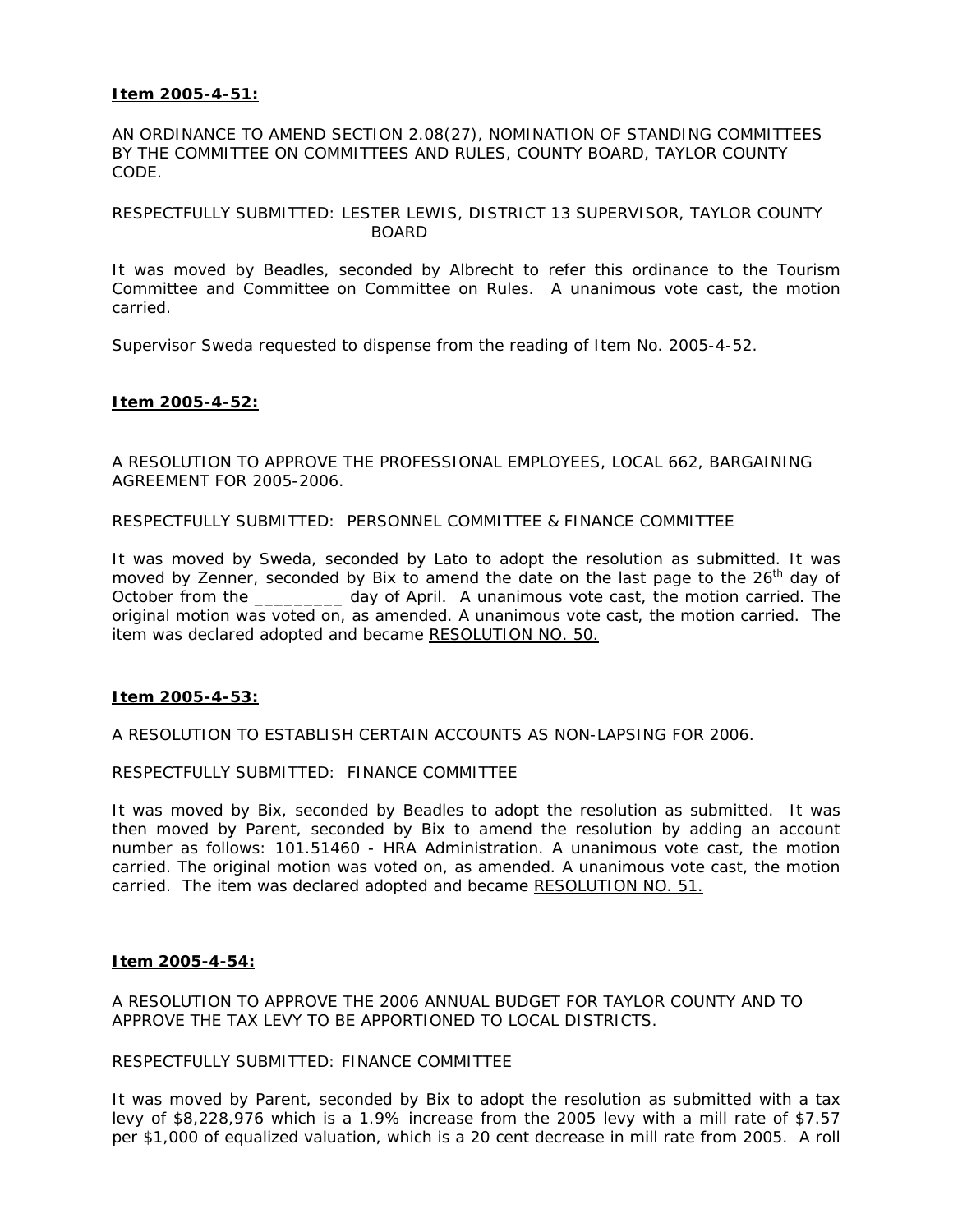call vote was cast; seventeen voting aye, the item was declared adopted and became RESOLUTION NO. 52.

It was moved by Sweda, seconded by Seidl to take special action on Item 2005-4-55 at this time. A unanimous vote cast, the motion carried.

### **Item 2005-4-55:**

AN ORDINANCE TO AMEND SECTION 3.20(1), EMPLOYMENT AUTHORIZATION, TAYLOR COUNTY CODE.

RESPECTFULLY SUBMITTED: PERSONNEL COMMITTEE & JIM METZ, COUNTY BOARD CHAIR

It was then moved by Bix, seconded by Lewis to adopt the ordinance as submitted. A unanimous vote cast, the motion carried. The item was declared adopted and became ORDINANCE NO. 529.

It was moved by Lato, seconded by Zenner to approve the Taylor County Forest Annual Work Plan for 2006. A unanimous vote cast, the motion carried.

It was moved by Albrecht, seconded by Bix to adjourn subject to the call of the Chair. A unanimous vote cast, the motion carried. The meeting adjourned at 12:15 p.m.

Bruce P. Strama, Taylor County Clerk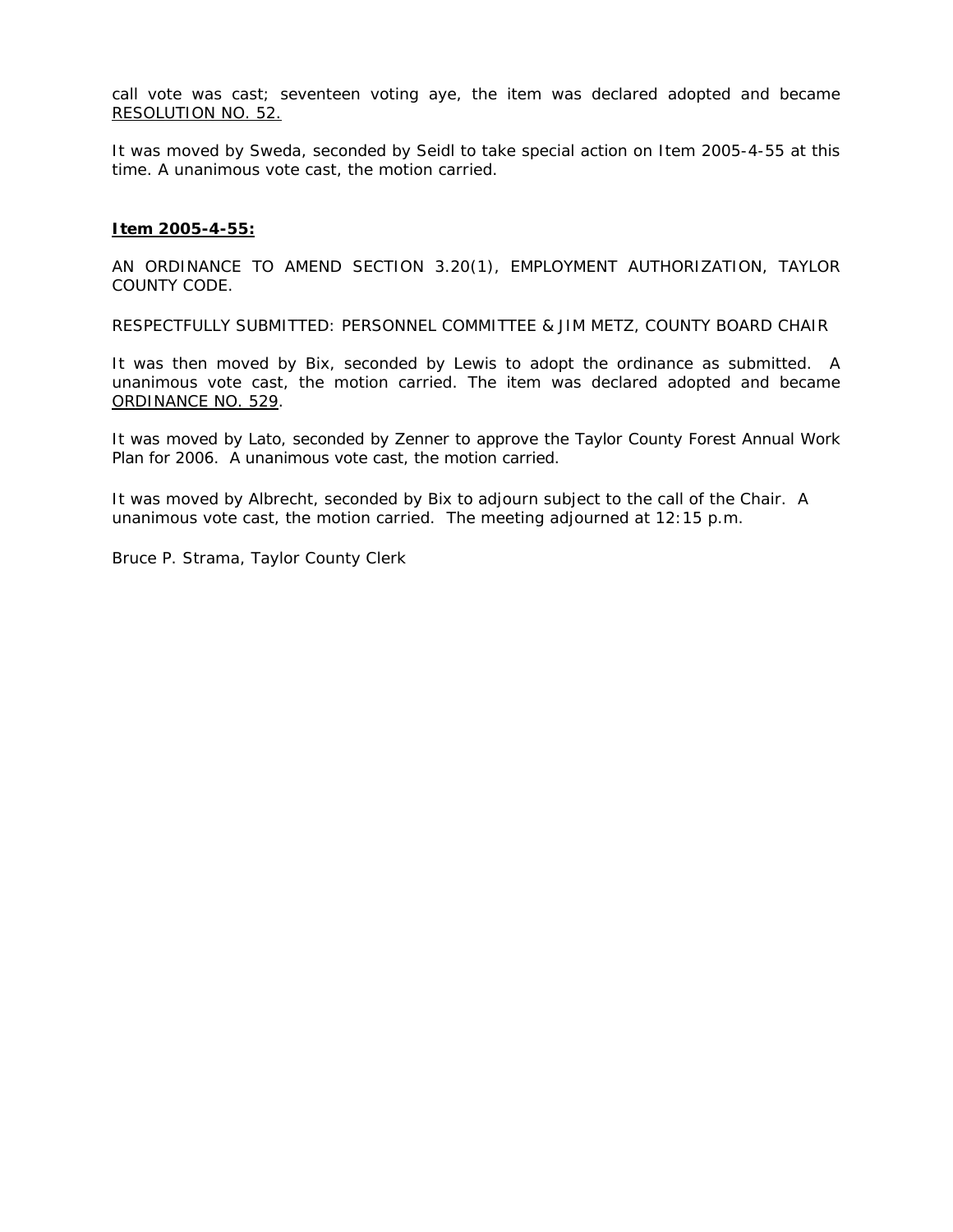# **August 3, 2005**

10:00 A.M.

The Taylor County Board of Supervisors was called to order at 10:00 a.m. by Chairman Jim Metz on Wednesday, August 3, 2005, in the Ground Floor Conference Room, Taylor County Courthouse, 224 South Second Street, Medford, WI 54451.

The Prayer of Divine Guidance was given by Pastor Ken Burisek, The Ole' Country Church, Medford, WI. The Pledge of Allegiance was led by Supervisor Mary Haider. Roll call was answered by sixteen members and one member was absent (Zenner). Supervisor Zenner was on an excused absence. A quorum being present, the Board was declared in session.

It was moved by Bix, seconded by Southworth to approve the minutes of the April 19, 2005 Session as published. A unanimous vote cast, the motion carried.

The 2005 Alice in Dairyland Committee came before the Board. The committee was comprised of Bill Weiland, Dave and Shirley Lemke, Larry Brandl, and Doug Berends. The committee shared a video of the Alice in Dairyland in Taylor County. Following the video, committee members remarked on the success of the Alice in Dairyland in Taylor County and then presented the Board with a check of \$10,000.00. The \$10,000.00 was the original amount in which Taylor County pledged for the 2005 Alice in Dairyland activities.

It was moved by Bix, seconded by Seidl to approve the 2004 Human Services Department Annual Report. A unanimous vote cast, the motion carried. The report will be placed on file.

# **Item 2005-2-17:**

A RESOLUTION TO APPROVE THE PROFESSIONAL EMPLOYEES, LOCAL 662, BARGAINING AGREEMENT FOR 2005-2006.

RESPECTFULLY SUBMITTED: PERSONNEL COMMITTEE & FINANCE COMMITTEE

This item will remain tabled.

# **Item 2005-3-23:**

A RESOLUTION IN RECOGNITION OF YEARS OF SERVICE BY LEE SCHUSTER

# RESPECTFULLY SUBMITTED: HIGHWAY COMMITTEE

It was moved by Lato, seconded by Beadles to approve the resolution as submitted. A unanimous vote cast, the motion carried. The item was declared adopted and became RESOLUTION NO. 33.

# **Item 2005-3-24:**

AN ORDINANCE TO CREATE SECTION 27.13(2)(d) CHAPTER 27, TAYLOR COUNTY CODE, REGARDING SPEED LIMITS.

RESPECTFULLY SUBMITTED: HIGHWAY COMMITTEE & JIM METZ, COUNTY BOARD CHAIR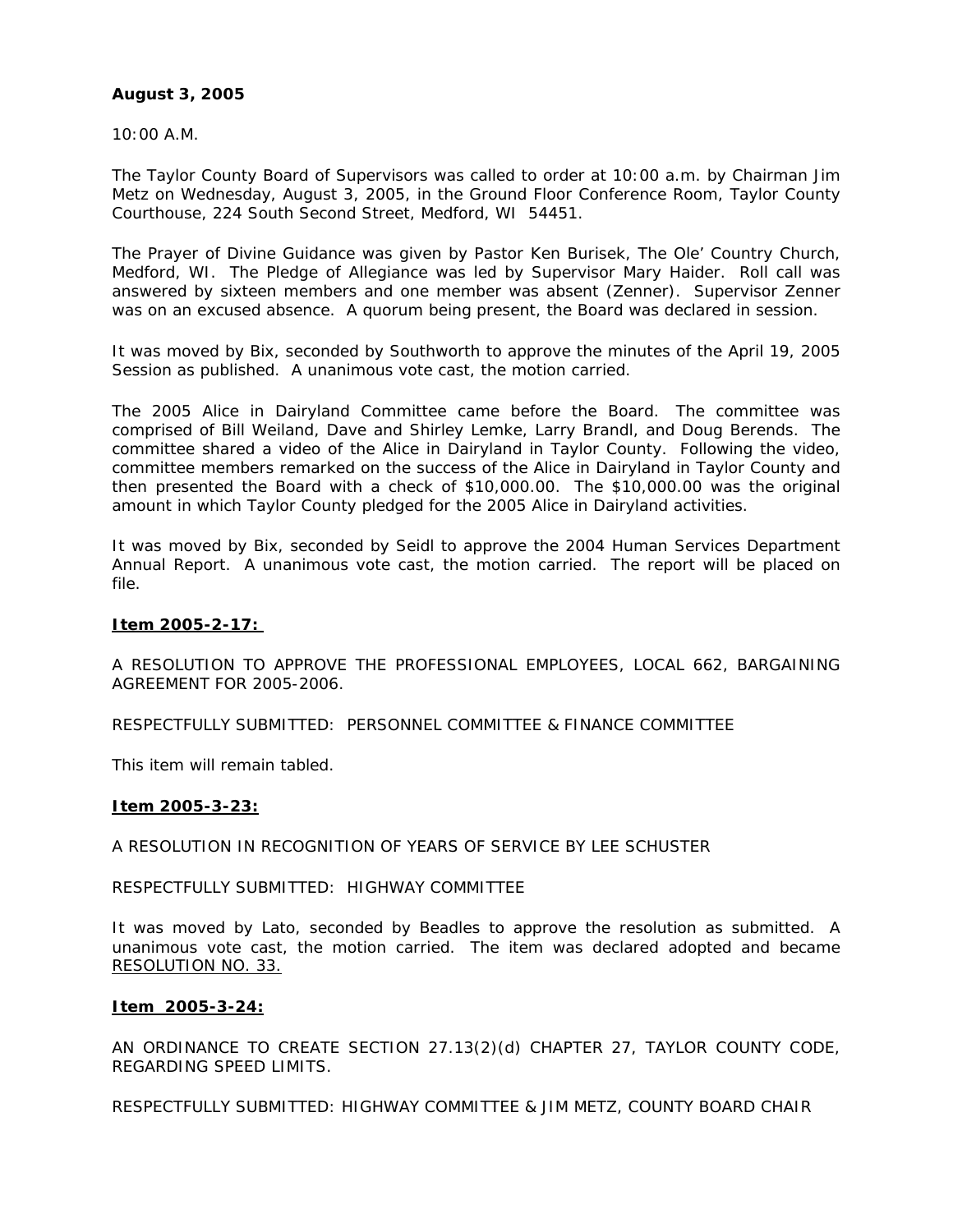It was moved by Bix, seconded by Southworth to adopt the ordinance as submitted. A unanimous vote cast, the motion carried. The item was declared adopted and became ORDINANCE NO. 519.

### **Item 2005-3-25:**

A RESOLUTION SUPPORTING MEMORANDA OF UNDERSTANDING BETWEEN THE COUNTY OF TAYLOR AND ANY MUNICIPALITIES REQUESTING A RESOURCE SHARING RELATIONSHIP FOR USE OF THE STATEWIDE VOTER REGISTRATION SYSTEM.

RESPECTFULLY SUBMITTED: FINANCE COMMITTEE

It was moved by Seidl, seconded by Parent to adopt the resolution as submitted. A unanimous vote cast, the motion carried. The item was declared adopted and became RESOLUTION NO. 34.

#### **Item 2005-3-26:**

AN ORDINANCE TO AMEND SECTION 70.05 (27), RETENTION OF RECORDS, TAYLOR COUNTY CODE.

RESPECTFULLY SUBMITTED: ZONING COMMITTEE & JIM METZ, COUNTY BOARD CHAIR

It was moved by Sweda, seconded by Bix to adopt the ordinance as submitted. A unanimous vote cast, the motion carried. The item was declared adopted and became ORDINANCE NO. 520.

# **Item 2005-3-27:**

A RESOLUTION INCREASING COUNTY FOREST ACREAGE PAYMENTS TO TOWNSHIPS

RESPECTFULLY SUBMITTED: FORESTRY & RECREATION COMMITTEE

It was moved by Southworth, seconded by Bix to adopt the resolution as submitted. A unanimous vote cast, the motion carried. The item was declared adopted and became RESOLUTION NO. 35.

#### **Item 2005-3-28:**

RESOLUTION ON SUPPORTING STATE EFFORTS TO ADDRESS THE NON-NATIVE AQUATIC INVASIVE SPECIES PROBLEM

RESPECTFULLY SUBMITTED: ZONING COMMITTEE & LAND CONSERVATION COMMITTEE

It was moved by Lato, seconded by Parent to adopt the resolution as submitted. A unanimous vote cast, the motion carried. The item was declared adopted and became RESOLUTION NO. 36.

Supervisor Sweda requested to dispense from the reading of Item 2005-3-29.

# **Item 2005-3-29:**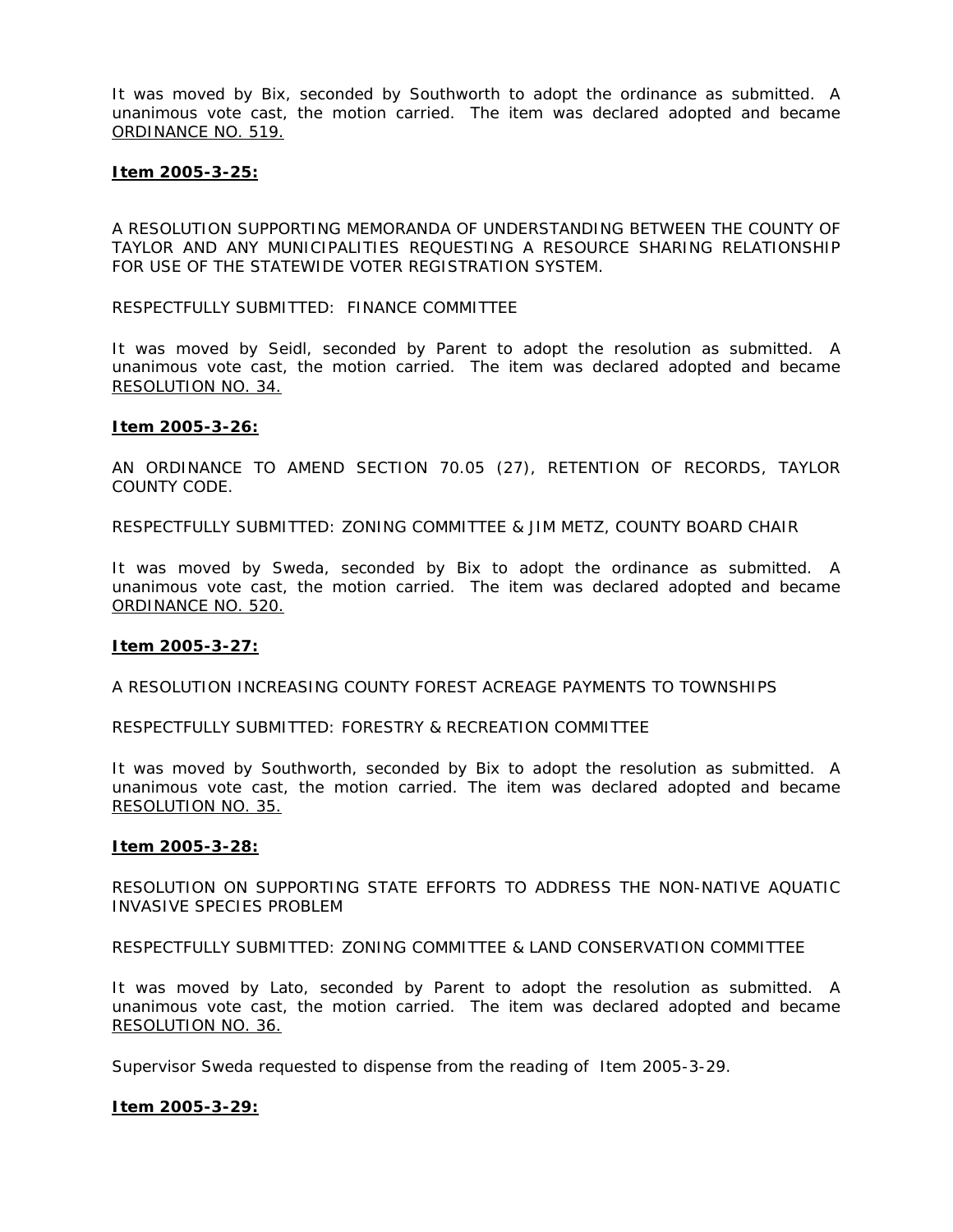AN ORDINANCE TO AMEND CHAPTER 32, SANITARY CODE, TAYLOR COUNTY CODE.

RESPECTFULLY SUBMITTED: ZONING COMMITTEE & JIM METZ, COUNTY BOARD CHAIR

It was moved by Sweda, seconded by Bix to adopt the ordinance as submitted. A unanimous vote cast, the motion carried. The item was declared adopted and became ORDINANCE NO. 521.

### **Item 2005-3-30:**

AN ORDINANCE TO AMEND SECTIONS 3.05(1), NOTICE OF VACANCY, 3.05(3), APPLICATION FORMS, AND 3.05(4), SELECTION, COUNTY EMPLOYMENT, TAYLOR COUNTY CODE.

RESPECTFULLY SUBMITTED: PERSONNEL COMMITTEE & JIM METZ, COUNTY BOARD CHAIR

It was moved by Parent, seconded by Seidl to adopt the ordinance as submitted. A unanimous vote cast, the motion carried. The item was declared adopted and became ORDINANCE NO. 522.

# **Item 2005-3-31:**

A RESOLUTION TO DESIGNATE THE NATIONAL INCIDENT MANAGEMENT SYSTEM (NIMS) AS THE BASIS FOR INCIDENT MANAGEMENT IN TAYLOR COUNTY

RESPECTFULLY SUBMITTED: LOCAL EMERGENCY PLANNING COMMITTEE

It was moved by Seidl, seconded by Bix to adopt the resolution as submitted. A unanimous vote cast, the motion carried. The item was declared adopted and became RESOLUTION NO. 37.

# **Item No. 2005-3-32:**

AN ORDINANCE TO AMEND SECTION 9.14 (2), HUBER BOARD CHARGE, SHERIFF'S DEPARTMENT, TAYLOR COUNTY CODE.

RESPECTFULLY SUBMITTED: LAW ENFORCEMENT & EMERGENCY SERVICES COMMITTEE & JIM METZ, COUNTY BOARD CHAIR

It was moved by Parent, seconded by Werner to adopt the ordinance as submitted. A unanimous vote cast, the motion carried. The item was declared adopted and became ORDINANCE NO. 523.

Supervisor Sweda requested to dispense from the reading of Item No. 2005-3-33.

# **Item 2005-3-33:**

A RESOLUTION TO APPROVE THE COUNTY LIBRARY PLAN FOR TAYLOR COUNTY (2005 REVISION).

RESPECTFULLY SUBMITTED: LIBRARY BOARD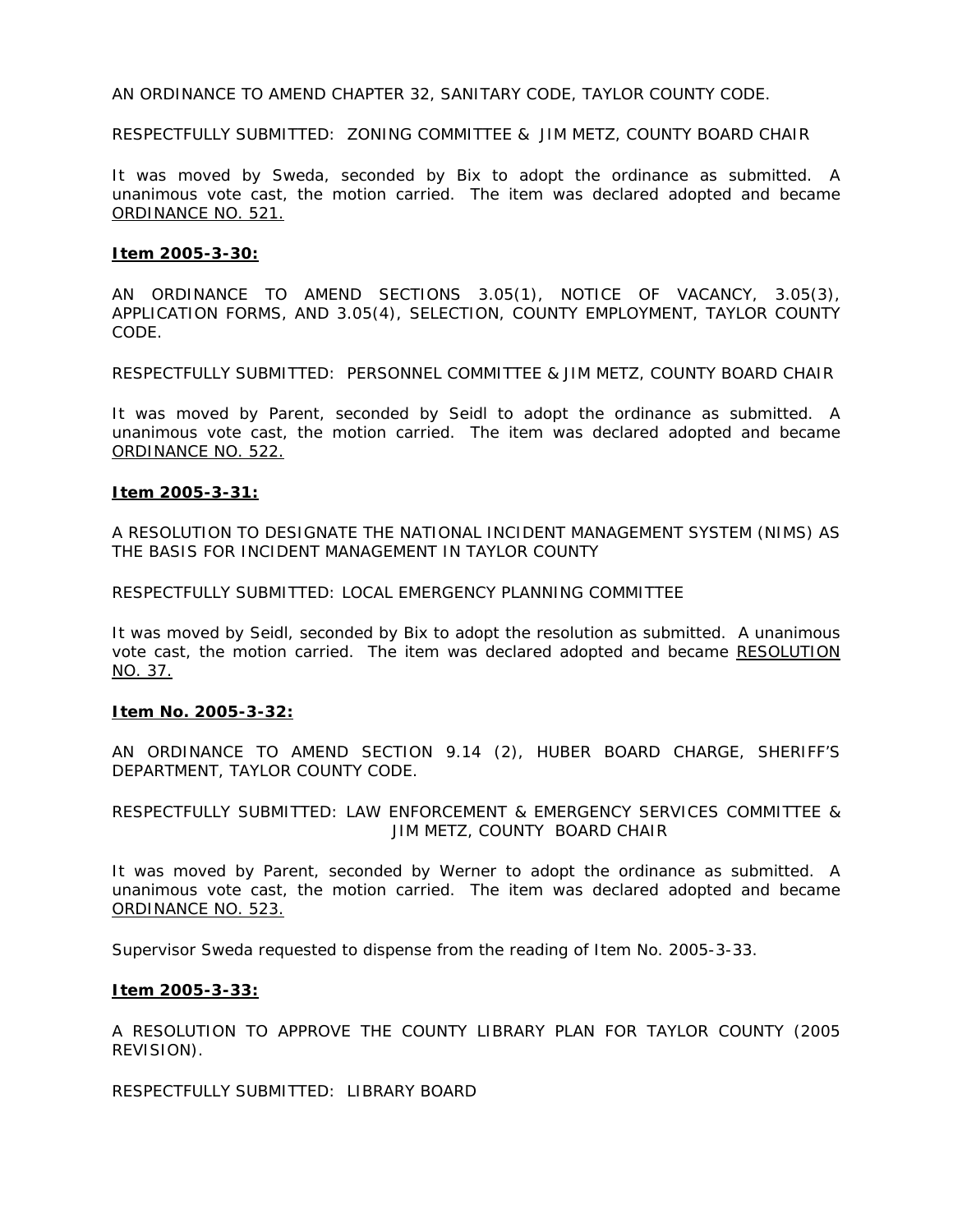It was moved by Seidl, seconded by Bix to adopt the resolution as submitted. A unanimous vote cast, the motion carried. The item was declared adopted and became RESOLUTION NO. 38.

Supervisor Lato requested to dispense from the reading of Item 2005-3-34.

# **Item 2005-3-34:**

AN ORDINANCE TO AMEND THE TITLE OF CHAPTER 5 AND TO CREATE SECTIONS 5.10 THROUGH 5.21, TATTOO AND BODY PIERCING, HEALTH AND SANITATION, TAYLOR COUNTY CODE**.**

# RESPECTFULLY SUBMITTED: BOARD OF HEALTH & LAW ENFORCEMENT & EMERGENCY SERVICES COMMITTEE & JIM METZ, COUNTY BOARD CHAIR

It was moved by Bix, seconded by Lato to adopt the ordinance as submitted. A unanimous vote cast, the motion carried. The item was declared adopted and became ORDINANCE NO. 524.

Supervisor Lewis requested to dispense of the reading of Item No. 2005-3-35.

# **Item 2005-3-35:**

AN ORDINANCE TO CREATE SECTIONS 5.30 THROUGH 5.38, PREVENTION OF SALES OR GIFTS OF TOBACCO PRODUCTS TO MINORS, HEALTH AND SANITATION, TAYLOR COUNTY CODE.

# RESPECTFULLY SUBMITTED: BOARD OF HEALTH & LAW ENFORCEMENT & EMERGENCY SERVICES COMMITTEE & JIM METZ, COUNTY BOARD CHAIR

It was moved by Bix, seconded by Sweda to adopt the ordinance as submitted.

It was moved by Bix, seconded by Krug to amend the ordinance in Section 5.36(3) to remove the word "not" to read "Whoever violates Section 5.34, Taylor County Code, shall not forfeit not more than \$50". A unanimous vote cast, the motion carried.

The original motion was then voted on as amended. A unanimous vote cast, the motion carried. The item was declared adopted and became ORDINANCE NO. 525.

It was moved Albrecht, seconded by Bix to adjourn subject to the call of the Chair. A unanimous vote cast, the motion carried. The meeting adjourned at 11:15 a.m.

Bruce P. Strama, Taylor County Clerk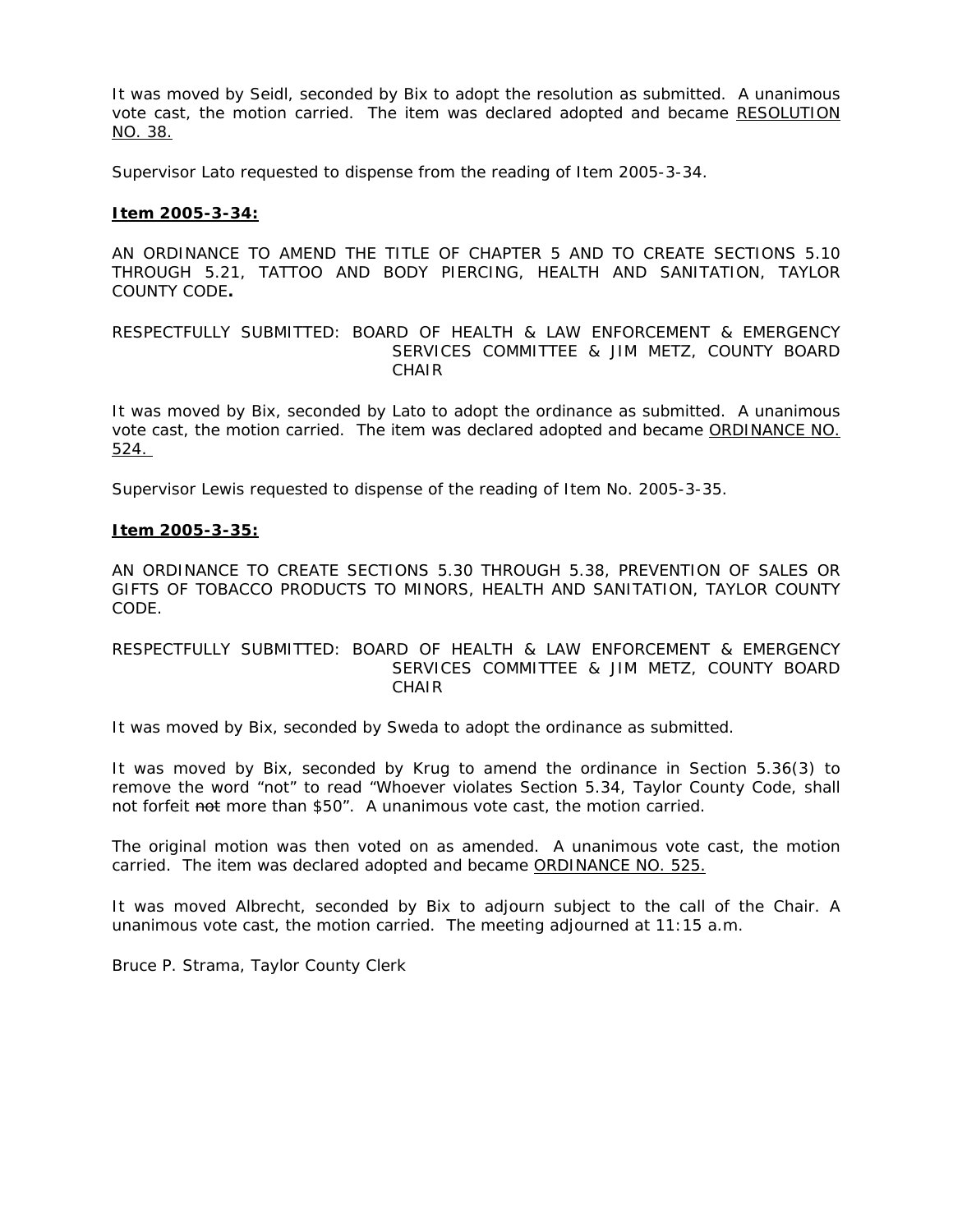# **April 19, 2005**

9:32 A.M.

The Taylor County Board of Supervisors was called to order at 9:32 a.m. by Chairman Jim Metz on Tuesday, April 19, 2005, in the Third Floor County Board Room, Taylor County Courthouse, 224 South Second Street, Medford, WI 54451.

The Prayer of Divine Guidance was given by Father Gerard Willger, Holy Rosary Catholic Church, Medford, WI. The Pledge of Allegiance was led by Supervisor George Southworth. Roll call was answered by sixteen members and one member was absent (Beadles). Supervisor Beadles was on an excused absence. A quorum being present, the Board was declared in session.

It was moved by Bix, seconded by Hoffmann to approve the minutes of the February 16, 2005 Session as published. A unanimous vote cast, the motion carried.

Chairman Metz presented a retirement plaque to Gwenith Lavin for her years of service to Taylor County.

The Rules of the Board, Chapter 2 of the Taylor County Code, were presented to the Board for approval. A motion was made by Seidl, seconded by Bix to amend 2.07 (1) (k) to read "The committee shall supervise the actions of the County Board/Human Resource office in dispatching and maintaining the vehicle." A unanimous vote cast, the motion carried. A motion was made by Seidl, seconded by Bix to amend 2.08 (1) (b) to read "Use of buildings and facilities must be scheduled through the County Board/Human Resource office, who will be responsible for collection of established fees, if any, and the issuance, and return of keys." A unanimous vote cast, the motion carried. A motion was made by Werner, seconded by Seidl to amend 2.08 (19a) to delete the phrase "City of Medford Council member" and insert "City of Medford representative". A unanimous vote cast, the motion carried. A motion was made by Werner, seconded by Seidl to amend 2.08 (28) to insert the words "any interested individual" after the phrase "City Representative". A unanimous vote cast, the motion carried. A motion was made by Sweda, seconded by Seidl to approve the Rules of the Board as amended. A unanimous vote cast, the motion carried.

Chairman Metz recessed the Board at 9:45 a.m. so the Committee on Committee and Rules could meet to make their recommendations on standing committee appointments. Chairman Metz called the Board back into session at 10:10 a.m. It was moved by Seidl, seconded by Parent to approve the Committee on Committee and Rules recommendations to the standing committee appointments as presented with the following changes: Appoint Marguerite Klingbeil to the Commission on Aging to replace Kay Heglund. Appoint Joyce Balciar to the Land Use Advisory Committee to replace Luanne Olson. Appoint Terry Schultz to the Land Use Advisory Committee to replace Wayne Hamman. Appoint Denise Johnson to the Land Use Advisory Committee to replace Tom Lindow. Appoint Joe Sweda to the Land Use Advisory Committee to replace William Schmitz. Appoint Bill Breneman to the Emergency Medical Committee to replace Rollie Sacho. A unanimous vote cast, the motion carried.

The committees are as follows:

**FINANCE COMMITTEE**: Fred Parent, Chair; Chuck Zenner; Joe Sweda; Allen Beadles; James G. Seidl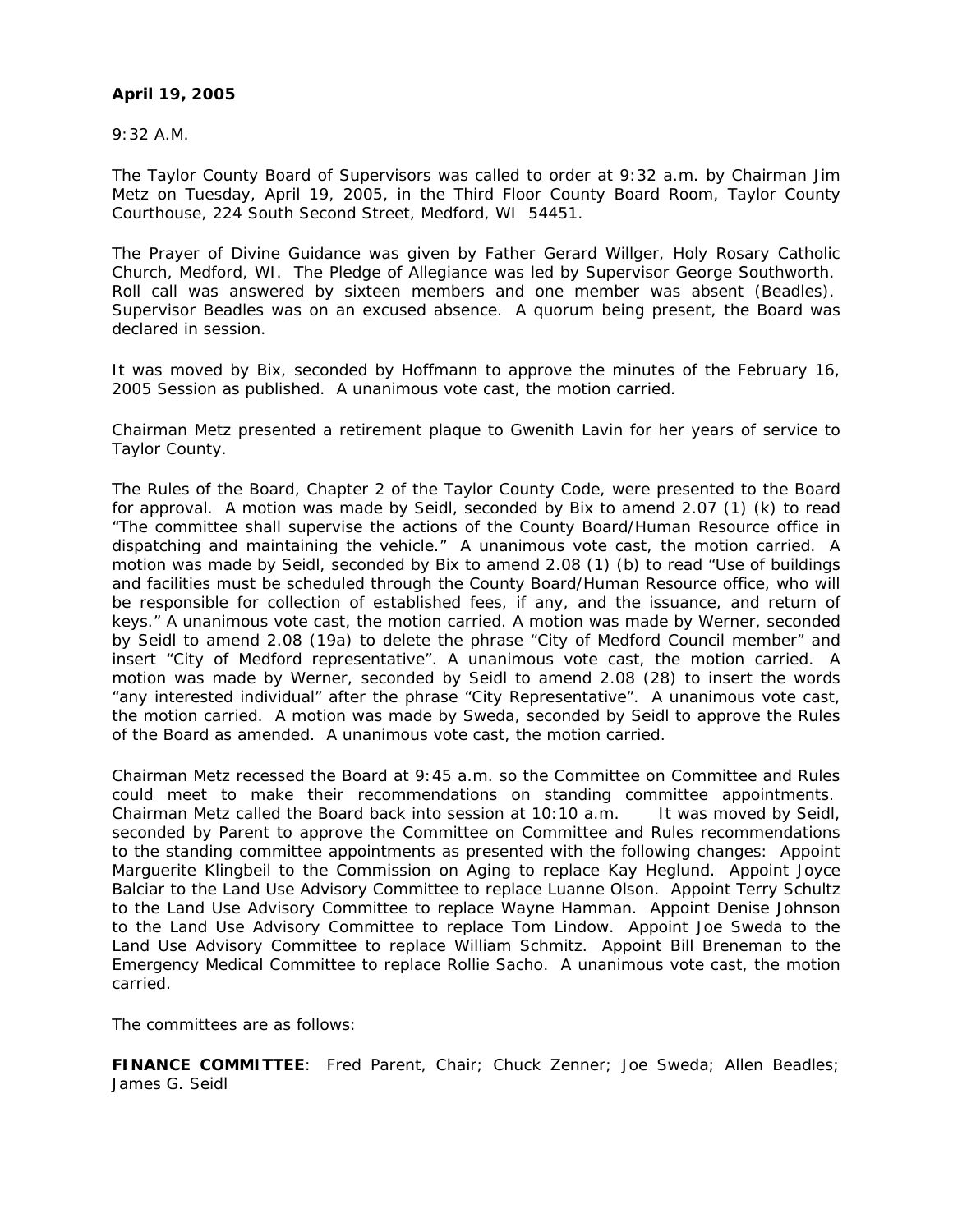**COMMITTEE ON COMMITTEE AND RULES**: Jim Metz, Chair; Joe Sweda; Wayne Lato; Diane Albrecht; John Werner III; Fred Parent

**PERSONNEL COMMITTEE:** Fred Parent, Chair; Wayne Lato; Lester Lewis; James Seidl; Joe Sweda

**LAW ENFORCEMENT & EMERGENCY SERVICES:** Joe Sweda, Chair; Fred Parent; James G. Seidl; Larry Ziembo; John Werner III

**BOARD OF HEALTH:** Lester Lewis, Chair; Mary Bix; Paul Hoffmann; Mary Haider; Ed Stroinski; Pat Mertens; Frances Soper; Dr. Walther Meyer

**HUMAN SERVICES BOARD:** James G. Seidl, Chair; Mary Bix; Dave Bizer; Chuck Zenner; Paul Hoffmann; David Krug; Rose Madlon; Lindy Spencer; Vicky Duffy

**FORESTRY & RECREATION COMMITTEE:** Chuck Zenner, Chair; Dave Bizer; Larry Ziembo; Mike Roiger

**ZONING COMMITTEE:** John Werner III, Chair; George Southworth; Mary Haider

**SOLID WASTE & RECYCLING COMMITTEE:** John Werner III, Chair; George Southworth; Mary Haider; Edward Stroinski; Lawrence Ziembo; Barbara Kallenbach; John Fales; Larry Peterson, ex officio; Arlen Albrecht, ex officio

**LAND INFORMATION COMMITTEE:** Allen Beadles, Chair; Lester Lewis; David Krug

**BUILDINGS, GROUNDS & PARKS COMMITTEE:** Diane Albrecht, Chair; Mary Bix; Chuck Zenner; Bruce Strama, ex officio

**COMMISSION ON AGING:** George Southworth, Chair; Diane Albrecht; Marguerite Klingbeil; Judy Troyk; Paula Dubiak; Genevieve Seeger; Mary Redman; Gerald Albers; Ben Yanko; Diane Niggemann, ex officio

**EDUCATION COMMITTEE:** Mary Bix, Chair; Larry Ziembo; David Krug

**COMPUTER INFORMATION SYSTEMS COMMITTEE:** Mary Bix, Chair; James G. Seidl; John Werner III; Carmen Thiede; Allen Poehnelt; Melissa Weinke, ex officio

**AIRPORT COMMITTEE:** John Werner III, Chair; Diane Albrecht; Fred Parent; Gary Machon; Roger Emmerich

**HOUSING AUTHORITY:** Charles Webster, Chair; Tammy Mann; George Southworth; Allen Beadles; Joe Tomandl; Barbara Schmitz

**TOURISM COMMITTEE:** Allen Beadles, Chair; Diane Albrecht; Lester Lewis; Krist Punzel; Paul Webb; Vicky Wagner-Pritzl; Carol Mudgett; Arlen Albrecht, ex officio; Bruce Strama, ex officio

**RAILS-TO-TRAILS COMMISSION:** John Werner III, Chair; Dave Lemke; Marvin Kuenne; Don Albers; Bob Meyer, alternate

**TRAFFIC SAFETY COMMISSION:** Tom Toepfer; Jack Kay; Larry Woebbking; Tim Mason, Dist. 6 Hwy Eng; Douglas Notbohm, Dist. 6 State Patrol; Ron Bohn; Karl Kelz; Dorothy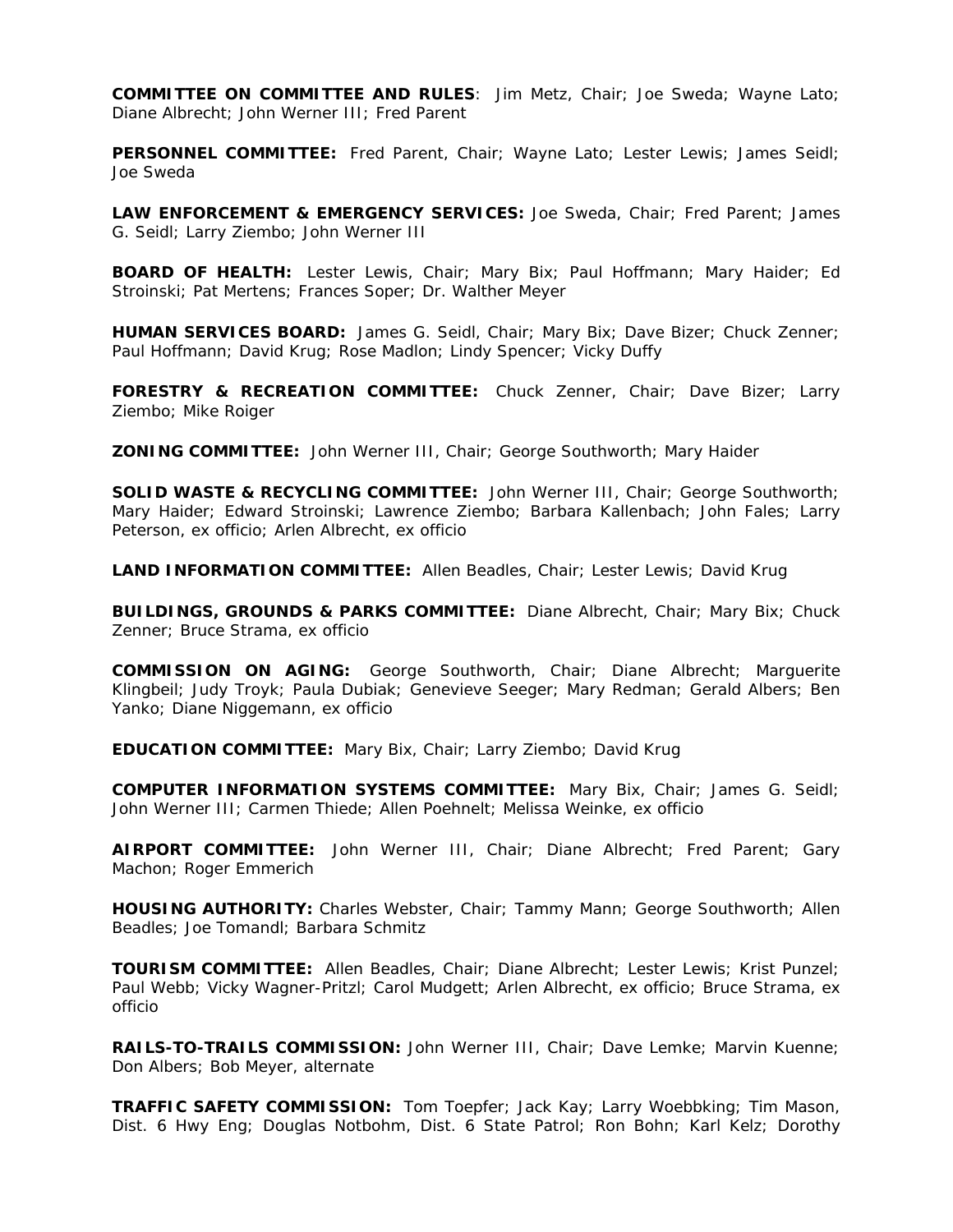Falasky; James G. Seidl; Diane Niggemann; Dennis Johnson, DOT; Michael Wellner; Ted Bever; Steve Russ

**VETERANS SERVICE COMMITTEE:** James G. Seidl, Chair; George Southworth; Fred Parent

**VETERANS SERVICE COMMISSION:** Barry Anderson; Alton Seeger; Rev. Warren Behling

**CEP REPRESENTATIVE:** Allen Beadles; Paul Hoffmann, Alternate

**CO REP. TO NWRP COMMISSION:** Allen Beadles; George Southworth, Alternate

**INDIANHEAD COMMUNITY ACTION AGENCY:** Wayne Lato; Larry Ziembo, Alternate

**LOCAL EMERGENCY PLANNING COMM.:** James G. Seidl, Chair; Don Albers; Larry Peterson; Kathy Danen; Mike Danen; Patty Krug; Scott Lindow; Ron Bohn; Tom Toepfer; Mark Kind; Michael Schaefer; Jerry DeStaercke; Sue Faber; Harry Sweda; Patrick Rose; Brian Krug; John Fales; Russ Bullis; Mary Williams; Carol O'Leary

**LIBRARY BOARD:** James G. Seidl, Chair; Jon Rulien; Shirley Lemke; Donna Walbeck; Sandy Volkmann; Eileen Grunseth; Kathleen Fierke

**ECONOMIC DEVELOPMENT COMMITTEE:** Jim Metz, Chair; Fred Parent; Mike Wellner; Jerry DeStaercke; Bill Wisniewski; Larry Ziembo; Randy Mayer; Lester Lewis; Ed Stroinski; Vern Pernsteiner; George Southworth; Bruce Strama, ex officio; Arlen Albrecht, ex officio; Sue Emmerich, ex officio

**FAIR BOARD REPRESENTATIVE:** Diane Albrecht

**TRANSPORTATION COORDINATION:** Paul Hoffmann, Chair; Diane Albrecht; Dave Bizer

**LAND USE ADVISORY COMMITTEE:** John Werner III; Lester Lewis; Tim Peterson; Dan Olson; Ed Stroinski; Joyce Balciar; Mark Carpenter; Dave Giera; Mike Roiger; Brian Kulas; Terry Schultz; Denise Johnson; Allan Mueller; Joe Sweda

**FAMILY SUPPORT PROGRAM ADVISORY COMM.:** Julie Nofsinger, Chair; Susan Hubbard; Doreen Fierke; Kim Lewandowski; Lori Willner; Tina Dahl; Michele Armbrust; Joseph Greget; Sally Toepfer; Dave Koskey

**COP/LONG-TERM SUPPORT ADVISORY COMM.:** Shirley Sloniker, Chair; Mary Haider; George Southworth; Ingrid Purvis; Diane Niggemann; Judy Fillmore; Russ Blennert; Reiny Klingbeil; Mary Liegl; Shirley Kleist; Elaine Paulson; Nancy Nelson; Frances Smith; Nancy Doberstein

**W-2 COMMUNITY STEERING COMM.:** Arlen Albrecht, Chair; Dave Hemke; Susan Hady; Father Gerard Willger; Reverend Irv Case; Kathy Danen; Jill Koenig; Dan Harrell; Susie Nicks; Jon Prindle; Len Hamman; Irene Fallon; Kris O'Leary

**MINING COMMITTEE:** Wayne Lato, Chair; Chuck Zenner; Larry Ziembo; Lester Lewis; Paul Hoffmann

**BOARD OF ADJUSTMENTS:** Robert Prokop; Ray Mallo; David Krug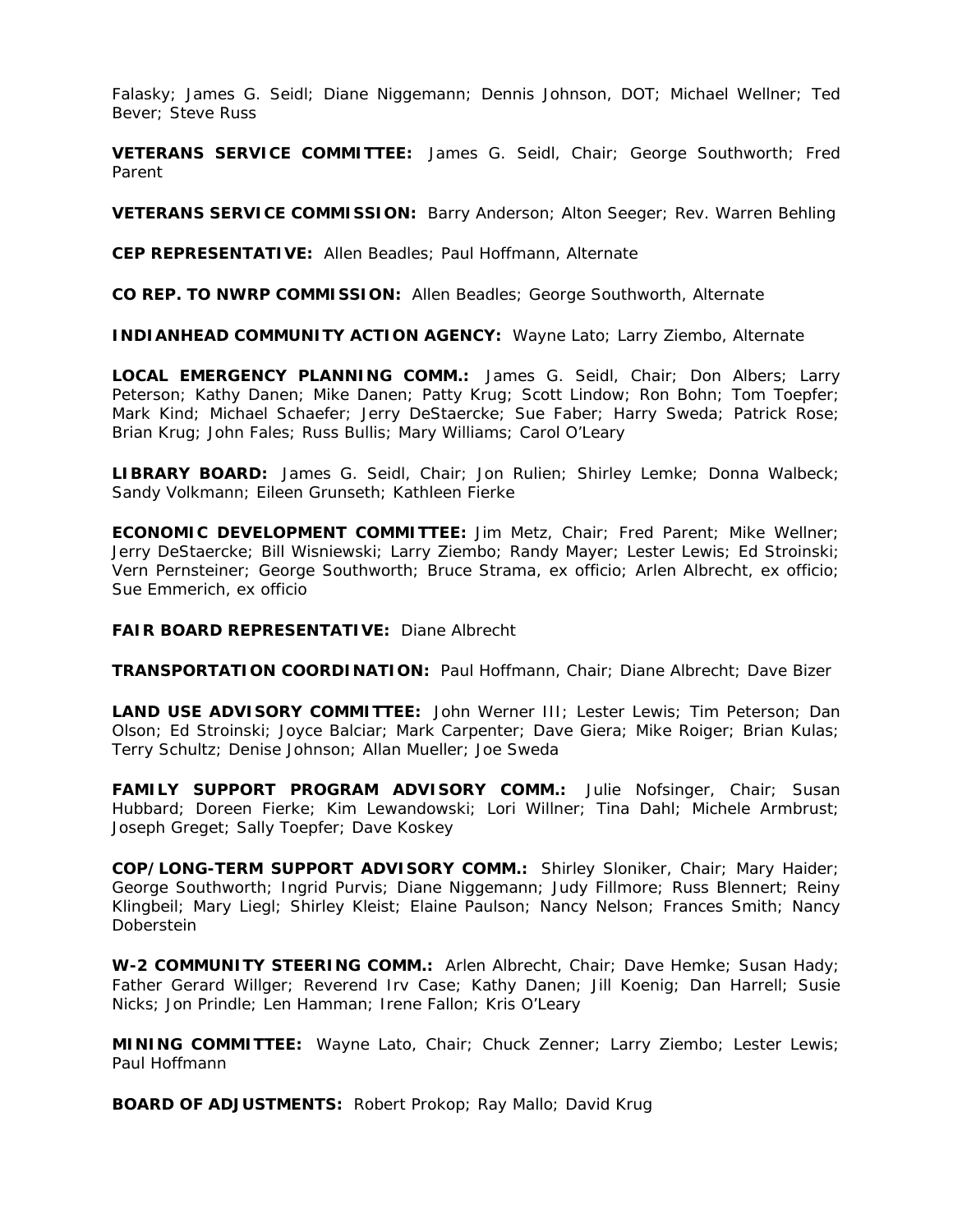**EMERGENCY MEDICAL:** Ron Bohn; Jim Dallmann; Bill Breneman; Tom Toepfer; Harry Sweda

**ITBEC BOARD:** Allen Beadles; George Southworth

**ITBEC ECONOMIC DEVELOPMENT COMM.:** Allen Beadles, George Southworth, Alternate

**ITBEC TOURISM COMM.:** Allen Beadles, Mike Roiger, Alternate

Supervisor Bizer addressed the Board on an update on Wisconsin's New Livestock Facility Siting Law. The Board decided to refer this item to the Zoning & Land Conservation Committees with Supervisor Bizer to be the Representative.

# **Item 2005-2-13:**

A RESOLUTION IN RECOGNITION OF YEARS OF SERVICE BY GWENITH LAVIN.

# RESPECTFULLY SUBMITTED: COMMISSION ON AGING

It was moved by Bix, seconded by Albrecht to adopt the resolution as submitted. A unanimous vote cast, the motion carried. The item was declared adopted and became RESOLUTION NO. 27.

# **Item 2005-2-14:**

A RESOLUTION ON US FOREST SERVICE ROADLESS RULE.

RESPECTFULLY SUBMITTED: TAYLOR COUNTY FORESTRY & RECREATION COMMITTEE

It was moved by Zenner, seconded by Ziembo to adopt the resolution as submitted. A

unanimous vote cast, the motion carried. The item was declared adopted and became

RESOLUTION NO. 28.

# **Item 2005-2-15:**

A RESOLUTION FOR REINSTATEMENT OF STATE OF WISCONSIN FINANCIAL SUPPORT FOR THE SPECIAL SUPPLEMENTAL NUTRITION PROGRAM FOR WOMEN, INFANTS, AND CHILDREN (WIC).

RESPECTFULLY SUBMITTED: BOARD OF HEALTH

It was moved by Bix, seconded by Lato to adopt the resolution as submitted. A unanimous

vote cast, the motion carried. The item was declared adopted and became RESOLUTION

NO. 29.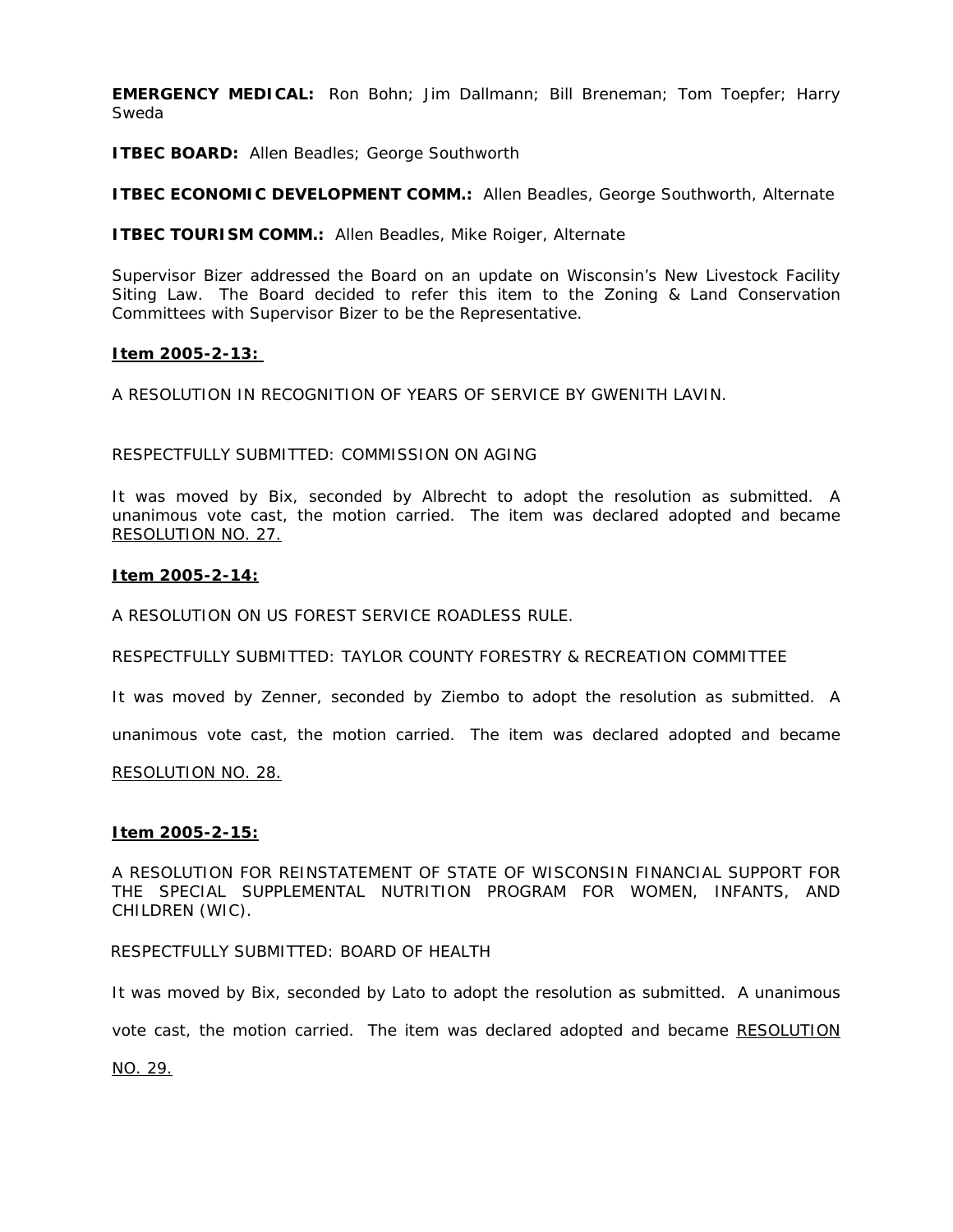# **Item 2005-2-16:**

A RESOLUTION TO APPROVE THE SHERIFF'S DEPARTMENT SERGEANT'S BARGAINING AGREEMENT FOR 2005-2006.

RESPECTFULLY SUBMITTED: PERSONNEL COMMITTEE & FINANCE COMMITTEE

It was moved by Lato, seconded by Parent to adopt the resolution as submitted. A roll call vote was cast, fifteen (15) voting aye, one (1) voting present (Hoffmann), one (1) absent (Beadles). The motion carried. The item was declared adopted and became RESOLUTION NO. 30.

# **Item 2005-2-17:**

A RESOLUTION TO APPROVE THE PROFESSIONAL EMPLOYEES, LOCAL 662, BARGAINING AGREEMENT FOR 2005-2006.

RESPECTFULLY SUBMITTED: PERSONNEL COMMITTEE & FINANCE COMMITTEE

It was moved by Parent, seconded by Seidl to table the resolution. A unanimous vote cast,

the item was tabled.

# **Item 2005-2-18:**

A RESOLUTION TO APPROVE THE DEPUTY SHERIFF'S BARGAINING AGREEMENT FOR 2005- 2006.

RESPECTFULLY SUBMITTED: PERSONNEL COMMITTEE & FINANCE COMMITTEE

It was moved by Bix, seconded by Parent to adopt the resolution as submitted. A roll call vote cast, sixteen (16) voting aye, one (1) absent (Beadles), the motion carried. The item was declared adopted and became RESOLUTION NO. 31.

# **Item 2005-2-19:**

A RESOLUTION TO APPROVE AN AGREEMENT WITH THE NON-REPRESENTED EMPLOYEES FOR 2005 AND 2006.

RESPECTFULLY SUBMITTED: PERSONNEL COMMITTEE & FINANCE COMMITTEE

It was moved by Lato, seconded by Lewis to adopt the resolution as submitted. A roll call vote cast, sixteen (16) voting aye, one (1) absent (Beadles), the motion carried. The item was declared adopted and became RESOLUTION NO. 32.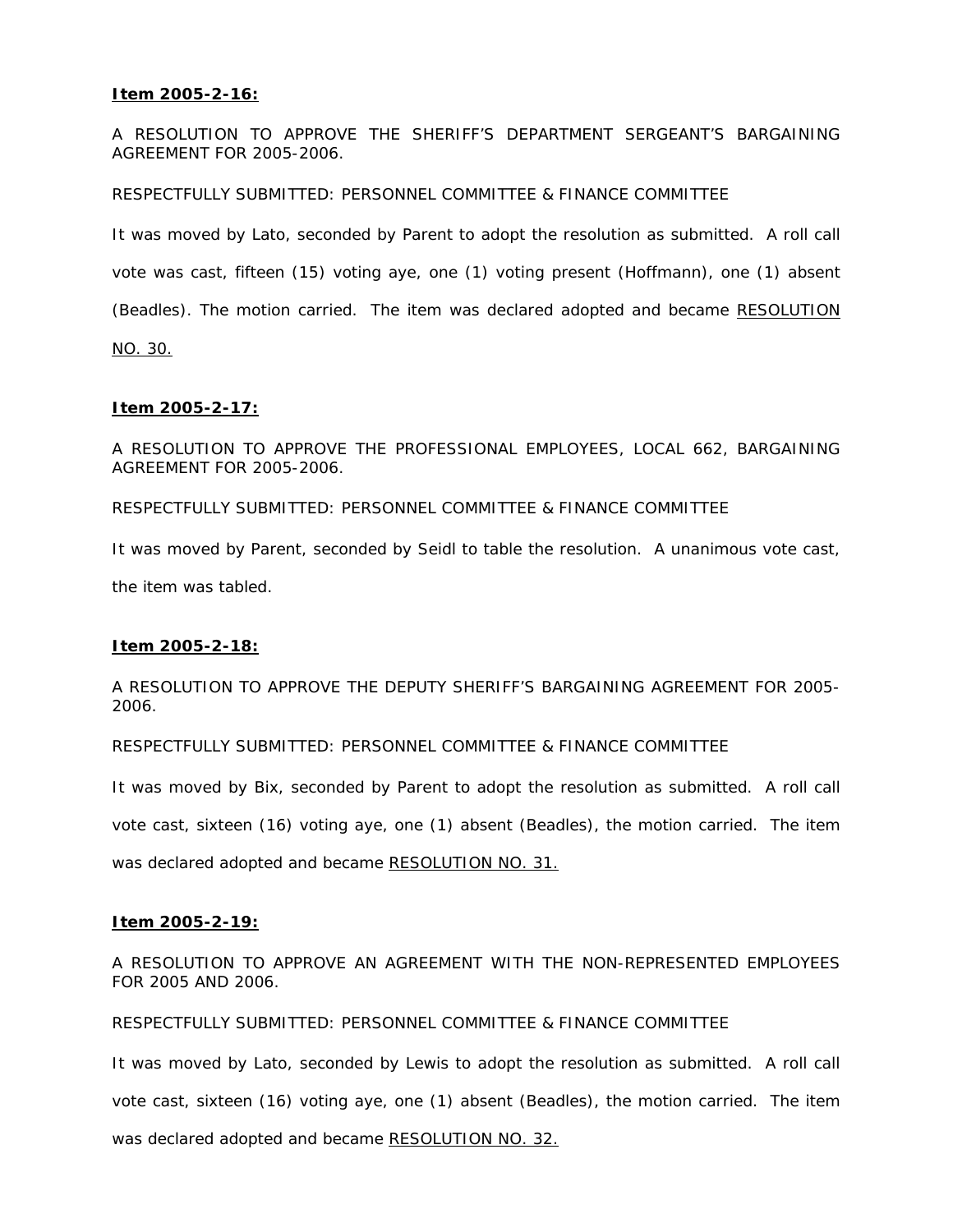# **Item 2005-2-20:**

AN ORDINANCE TO AMEND SECTIONS 3.075 (1), SICK LEAVE, 3.075 (3), BEREAVEMENT LEAVE, AND 3.075 (4), VACATION, COUNTY EMPLOYMENT, TAYLOR COUNTY CODE.

# RESPECTFULLY SUBMITTED: PERSONNEL COMMITTEE & FINANCE COMMITTEE & JIM METZ, COUNTY BOARD CHAIR

It was moved by Parent, seconded by Seidl to adopt the ordinance as submitted. It was moved by Bix, seconded by Seidl to amend Section 2, (3), Bereavement Leave to add the words "or death" at the end of the sentence. A unanimous vote cast, the motion carried. A roll call vote cast was taken to approve the ordinance as amended, fifteen (15) voting aye, one (1) voting no (Southworth), one (1) absent (Beadles), the motion carried. The item was declared adopted and became ORDINANCE NO. 518.

A motion was made by Lewis, seconded by Albrecht to suspend the rules of the Board to discuss Item No. 2005-2-21 (A RESOLUTION TO PROCEED WITH THE CONSTRUCTION OF A BUILDING AT THE TAYLOR COUNTY FAIRGROUNDS FOR HORSE RELATED ACTIVITIES WITHIN THE COUNTY). A roll call vote was taken, five (5) voting aye (Hoffmann, Southworth, Albrecht, Haider, Lewis), eleven (11) voting no, one (1) absent (Beadles). The motion was defeated.

A motion was made by Seidl, seconded by Sweda to suspend the rules of the Board to discuss Item No. 2005-2-22 (AN ORDINANCE TO AMEND VARIOUS SECTIONS OF CHAPTER 54, ANIMAL CONTROL REGULATIONS, TAYLOR COUNTY CODE). A roll call vote was taken, eleven (11) voting aye, four (4) voting no (Parent, Bix, Zenner, Sweda), one (1) voting present (Southworth), one (1) absent (Beadles). The motion was defeated.

The 2004 Contingency Fund and General Fund transfers report was presented to the Board

for informational purposes. No action was taken.

It was moved by Bix, seconded by Sweda to adjourn subject to the call of the Chair. A unanimous vote cast, the motion carried. The meeting adjourned at 11:02 a.m.

Bruce P. Strama, Taylor County Clerk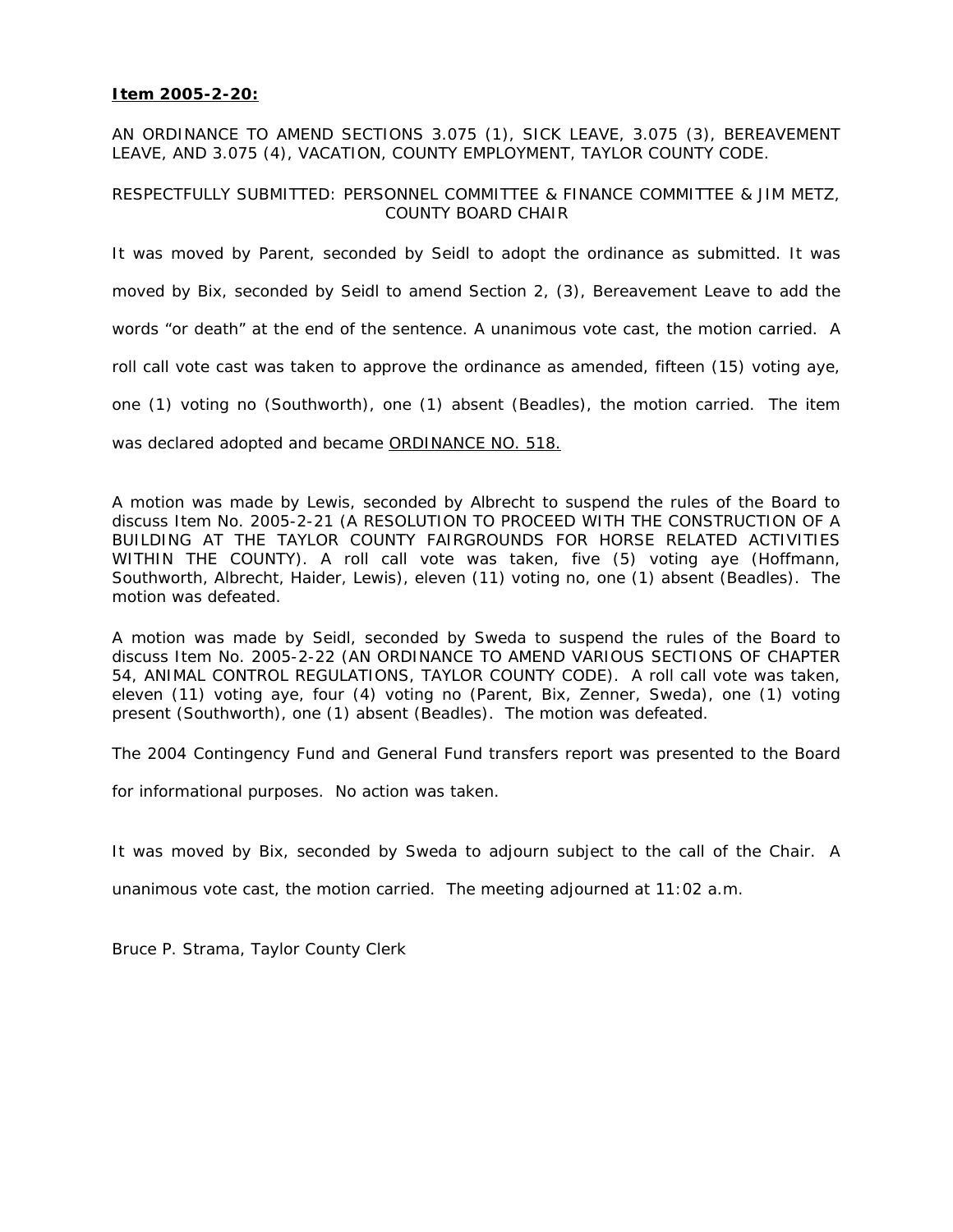# **February 16, 2005**

The Taylor County Board of Supervisors was called to order at 10:02 a.m. by Chairman Jim Metz on Wednesday, February 16, 2005, in the Third Floor County Board Room, Taylor County Courthouse, 224 South Second Street, Medford, WI.

Roll call was taken by County Clerk Bruce Strama. Sixteen members present. Diane Albrecht was on an excused absence. A quorum being present, the Board was declared in session.

The Prayer of Divine Guidance was given by Reverend James Briney, United Church of Christ, Medford, WI. The Pledge of Allegiance was led by Supervisor Lester Lewis.

It was moved by Bix, seconded by Lato to approve the minutes of the October 27, 2004 Session as published. It was moved by Bix, seconded by Lato to amend the October 27, 2004 minutes on page 33, paragraph 5, to read "It was moved by Bizer, seconded by Hoffman to decrease Taylor County Special, Account No. 101-56160, used to fund the Alice in Dairyland Promotion, by \$4,242.00 for a total of \$00.00." A unanimous vote cast, the motion carried. The original motion as amended was then voted on. A unanimous vote cast, the motion carried.

Myron Schuster, NWRP Executive Director addressed the board from 10:10 until 10:20 a.m. to give updates on activities from Northwest Regional Planning Commission.

# **Item 2005-1-1:**

A RESOLUTION IN MEMORY OF LAVERNE SCHROEDER.

RESPECTFULLY SUBMITTED: JIM METZ, CHAIRMAN TAYLOR COUNTY BOARD OF **SUPERVISORS** 

It was moved by Seidl, seconded by Bix to adopt the resolution as submitted. A unanimous vote cast, the motion carried. The item was declared adopted and became RESOLUTION NO. 19.

#### **Item 2005-1-2:**

A RESOLUTION TO PLACE REFERENDA QUESTIONS ON THE APRIL BALLOT.

RESPECTFULLY SUBMITTED: FINANCE COMMITTE

It was moved by Parent, seconded by Lato to adopt the resolution as submitted. A unanimous vote cast, the motion carried.

The item was declared adopted and became RESOLUTION NO. 20.

# **Item 2005-1-3:**

A RESOLUTION OPPOSING TAXPAYERS BILL OF RIGHTS (TABOR).

RESPECTFULLY SUBMITTED: FINANCE COMMITTEE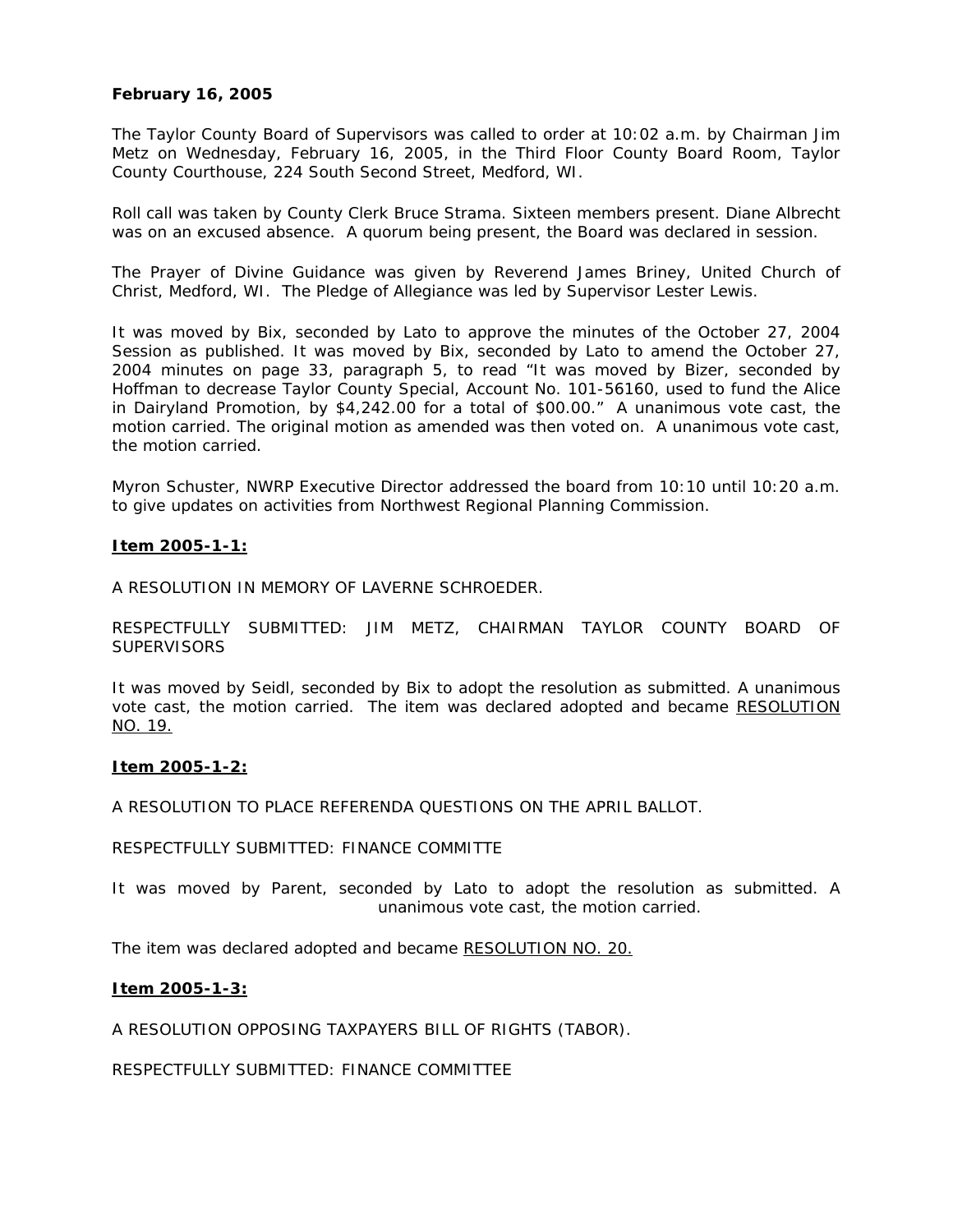It was moved by Bix, seconded by Beadles to adopt the resolution as submitted. A unanimous vote cast, the motion carried. The item was declared adopted and became RESOLUTION NO. 21.

# **Item 2005-1-4:**

A RESOLUTION TO REGULATE BILLBOARDS IN TAYLOR COUNTY.

RESPECTFULLY SUBMITTED: ZONING COMMITTEE

It was moved by Bizer, seconded by Krug to adopt the resolution as submitted. A roll call vote was cast, seven (7) voting aye (Zenner, Bizer, Haider, Ziembo, Beadles, Lato, Krug), nine voting no, one absent (Albrecht). The motion was defeated.

#### **Item 2005-1-5:**

A RESOLUTION TO ACCEPT AND COMMIT TO FOREST CERTIFICATION THROUGH THE SUSTAINABLE FORESTRY INITIATIVE-SFI AND FOREST STEWARDSHIP COUNCIL-FSC.

RESPECTFULLY SUBMITTED: TAYLOR COUNTY FORESTRY & RECREATION COMMITTEE

It was moved by Bix, seconded by Bizer to adopt the resolution as submitted. A unanimous vote cast, the item was

declared adopted and became RESOLUTION NO. 22.

#### **Item 2005-1-6:**

A RESOLUTION TO AUTHORIZE THE BUILDINGS, GROUNDS, AND PARKS COMMITTEE THE OPPORTUNITY TO AMEND THE TAYLOR COUNTY EMERGENCY ACTION AND FIRE PREVENTION PLAN WHEN NECESSARY.

RESPECTFULLY SUBMITTED: BUILDINGS, GROUNDS, AND PARKS COMMITTEE

It was moved by Seidl, seconded by Zenner to adopt the resolution as submitted. A unanimous vote cast, the motion carried.

The item was declared adopted and became RESOLUTION NO. 23.

# **Item 2005-1-7:**

A RESOLUTION DESIGNATING TAYLOR COUNTY COMMUNICATIONS AS A WIRELESS 9-1-1 PUBLIC SAFETY ANSWERING POINT (PSAP).

RESPECTFULLY SUBMITTED: LAW ENFORCEMENT AND EMERGENCY SERVICES COMMITTEE

It was moved by Sweda, seconded by Lato to adopt the resolution as submitted. A motion was made by Sweda, seconded by Krug to table the resolution until Bruce Daniels from the Sheriff's Department could be present to answer questions from the board. A unanimous vote cast, the motion carried. The item was declared tabled.

# **Item 2005-1-8:**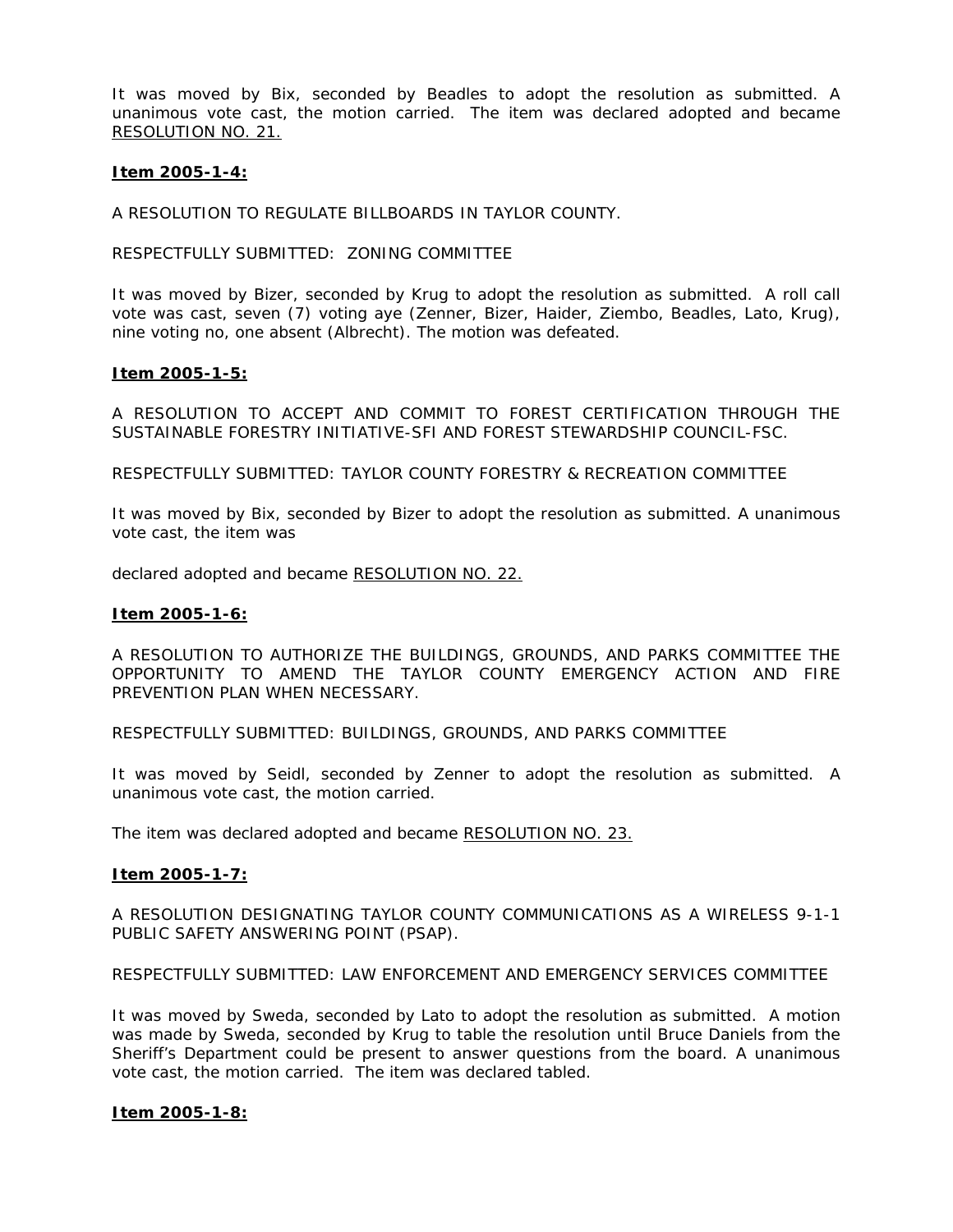AN ORDINANCE TO CREATE SECTION 26.02 (7) (8) (9) and (10), DISPLAY OF LIGHTS AT NIGHT, TAYLOR COUNTY CODE.

RESPECTFULLY SUBMITTED: LAW ENFORCEMENT AND EMERGENCY SERVICES COMMITTEE & JIM METZ, COUNTY BOARD CHAIR

It was moved by Lato, seconded by Southworth to adopt the ordinance as submitted. A motion was made by Sweda, seconded by Bix to table and refer the ordinance back to the Law Enforcement and Emergency Services Committee for further evaluation. A roll call vote was taken, fifteen voting aye, one voting no (Southworth), one absent (Albrecht). The motion carried.

It was moved by Sweda, seconded by Seidl to take item number 2005-1-7 from the table. A unanimous vote cast. Bruce Daniels addressed the board regarding item number 2005-1-7. A roll call vote was cast, sixteen voting aye, one absent (Albrecht). The motion carried. The item was declared adopted and became RESOLUTION NO. 24.

# **Item 2005-1-9:**

AN ORDINANCE TO AMEND SECTIONS 1.01 and 1.03, APPORTIONMENT, TAYLOR COUNTY CODE.

RESPECTFULLY SUBMITTED: JIM METZ, CHAIR TAYLOR COUNTY BOARD

It was moved by Bix, seconded by Lato to adopt the ordinance as submitted. A roll call vote was cast, sixteen voting aye, one absent (Albrecht). The motion carried. The item was declared adopted and became ORDINANCE NO. 517

Supervisor Parent requested to dispense from the reading of item number 2005-1-10 and

item number 2005-1-11.

# **Item 2005-1-10:**

A RESOLUTION TO APPROVE THE NON-PROFESSIONAL EMPLOYEES, LOCAL 3679, BARGAINING AGREEMENT FOR 2005-2006.

RESPECTFULLY SUBMITTED: PERSONNEL COMMITTEE & FINANCE COMMITTEE

# **Item 2005-1-11:**

A RESOUTION TO APPROVE THE HIGHWAY EMPLOYEES, LOCAL 617, BARGAINING AGREEMENT FOR 2005-2006.

RESPECTFULLY SUBMITTED: PERSONNEL COMMITTEE & FINANCE COMMITTEE

It was moved by Sweda, seconded by Seidl to adopt both resolutions as submitted. A motion was made by Parent, seconded by Seidl to amend item number 2005-1-10 by deleting Article 16, Section 1, Option 2 (sick leave wording) on page 3 of the resolution. A unanimous vote cast, the motion carried. A roll call vote was taken to adopt both